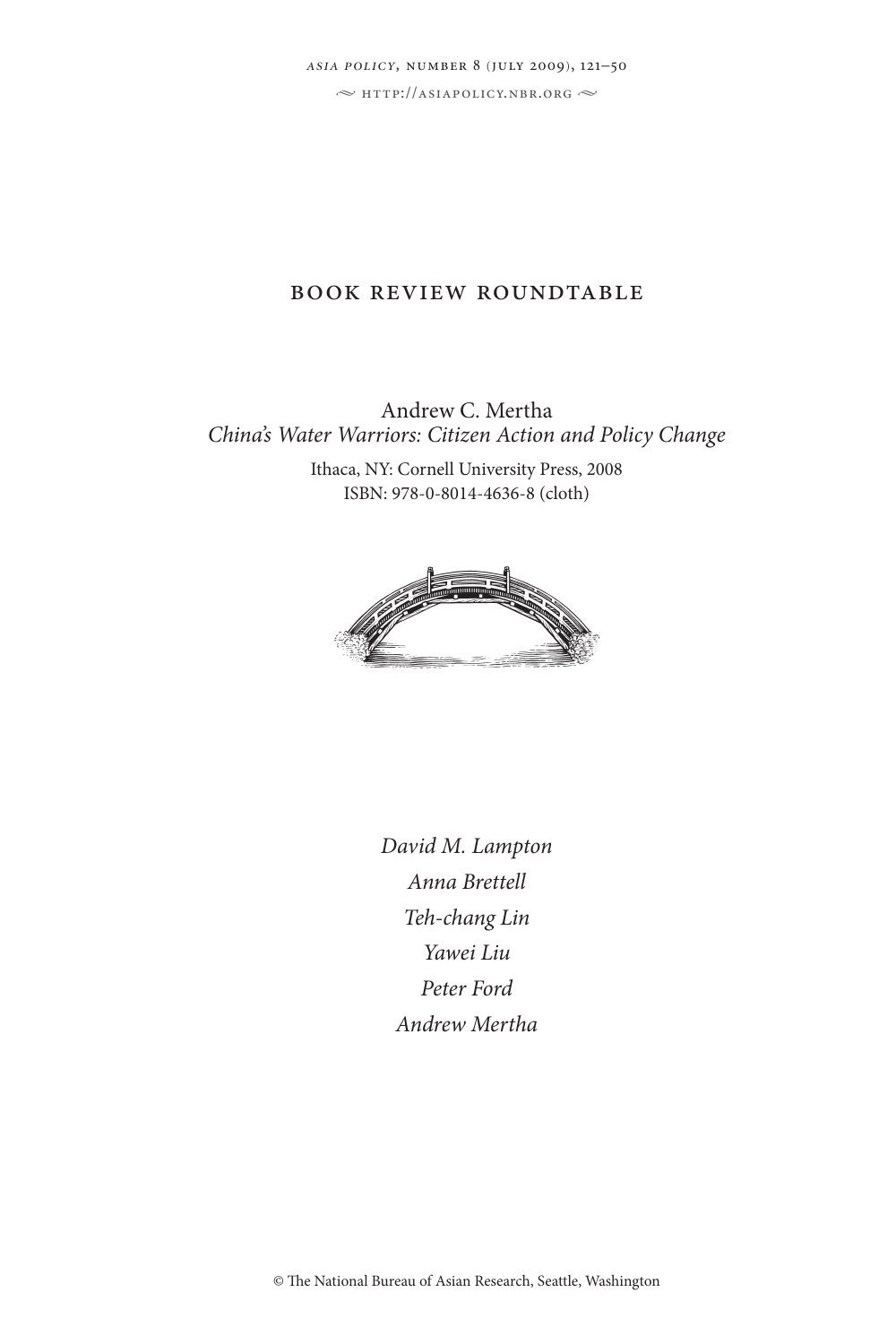#### **Water Politics and Political Change in China**

### *David M. Lampton*

Andrew C. Mertha has written an important book, significant because its implications extend well beyond what may appear to be the narrow confines of water politics in China. *China's Water Warriors: Citizen Action and Policy Change* has a clear hypothesis germane to critical questions such as: What makes political opposition effective in the People's Republic of China (PRC) and how is the Chinese policy process, indeed the Chinese polity, changing? Moreover, his well-written and parsimonious book provides a roadmap to the increasingly complex Chinese bureaucracy and politically relevant groups as well as to the issues that animate these actors. Finally, the volume lightly touches on the possible implications of China's pluralization for the outside world, including the United States.

To help us get our intellectual arms around this book, I sequentially examine the following: the genealogy of Mertha's work, the book's central hypothesis, and the main findings. I conclude by identifying some of the implications of those findings for international relations and China's domestic political evolution.

## *Mertha's Intellectual Forbearers*

Mertha does what many area specialists often do not, and that is he situates his research in a body of comparative theory that enlarges the meaning of his findings beyond the narrow cases under examination. Mertha both uses preexistent theory to give meaning to his findings and contributes to that theory, thereby enlarging the audiences for, and the utility of, his work. *China's Water Warriors* expressly casts its argument in terms of the 1980s and 1990s literature that conceived of the Chinese polity in terms of a "fragmented authoritarian" (FA) system, a literature that Michel Oksenberg, Kenneth Lieberthal, and David M. Lampton animated. The central premises of the FA approach are that China is characterized by an institutional structure in which power was (and remains) fragmented among numerous and powerful bureaucratic and territorial actors and that policy outcomes often represent the mutual accommodation of these players—bargaining among these

**david m. lampton** is George and Sadie Hyman Professor of China Studies at Johns Hopkins School of Advanced International Studies. His most recent book is *The Three Faces of Chinese Power: Might, Money, and Minds* (2008). He can be reached at <dmlampton@jhu.edu>.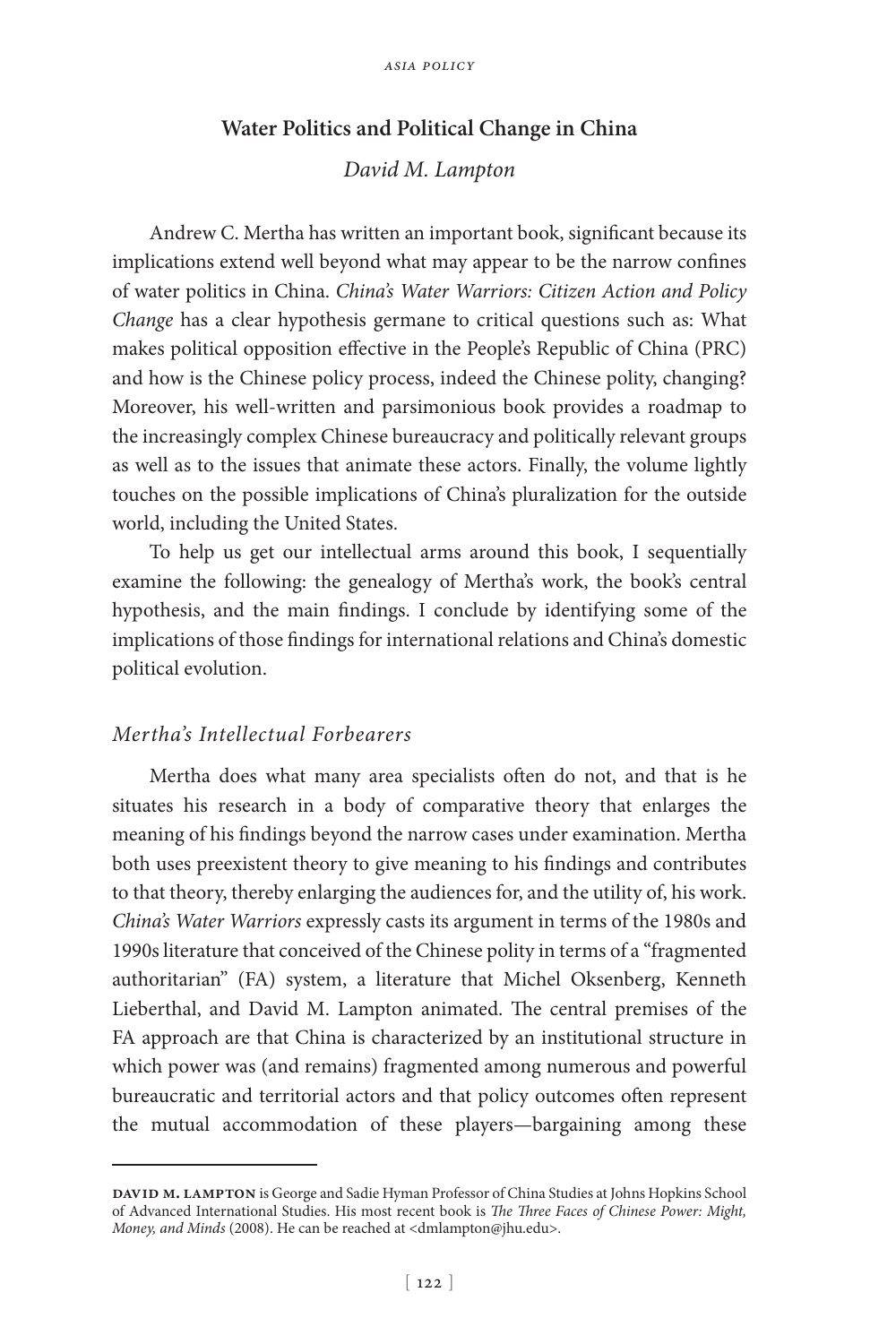empowered (franchised) actors was (and remains) a central feature of the system.*<sup>1</sup>* Moreover, this fragmentation and the resultant bargaining that occurs permeate not only policy formulation but the implementation process as well. Mertha also acknowledges, and adds to or recalibrates, other earlier research, including: Karl Wittfogel's classic *Oriental Despotism*, John Kingdon's work on policy entrepreneurs, Baumgartner and Jones's issue-framing approach, and Elizabeth Economy's and Jennifer Turner's work on non-governmental actors in the environmental area in China. Beyond those explicitly acknowledged intellectual forbearers, his work also rests upon the endeavors of Skilling and Griffiths, who in the 1970s dealt with interest groups and interest tendencies in the Soviet Union. And almost everyone who has worked on water politics after he wrote his classic in 1949 entitled *TVA and the Grass Roots*, owes Philip Selznick a huge debt of intellectual gratitude for his thinking on organizational co-optation. Mertha has looked broadly for comparative work that helps illuminate and give meaning to his observations about China.

### *A Clear Hypothesis and Interesting Case Studies*

By looking at three hydro and water conservancy projects in China (in addition to offering a peek at the Three Gorges Dam project), Mertha seeks to answer the question of why the projects went ahead in two cases, why one was stopped, and why one was at least postponed.*<sup>2</sup>* He asks, in short: "Under what circumstances is political opposition effective in stopping high-priority state projects and what does this tell you about the evolutionary direction of the Chinese political system?" The principal determinants of whether or not a project was able to proceed were the degree to which the respective sides of the struggle had effective, compelling issue "frames" and which of the respective sides to the political struggle had effective "policy entrepreneurs." By "frame," Mertha means "organizing information in a manner that conforms to the structure of a good story" (p. 12). Alternatively put, a frame is a compelling case that mobilizes support. A "policy entrepreneur" is a politically active person or organization who builds "coalitions and broad-based support" (p. 16). He

*<sup>1</sup>* The central, initial pieces of research that evolved into, and defined, the "fragmented authoritarian" approach were David M. Lampton, "Chinese Politics: The Bargaining Treadmill," *Issues & Studies* 23, no. 3 (March 1987): 11–41; David M. Lampton, ed., *Policy Implementation in Post-Mao China* (Berkeley: University of California Press, 1987); Kenneth Lieberthal and Michel Oksenberg, *Policy Making in China: Leaders, Structures, and Processes* (Princeton: Princeton University Press, 1988); and Kenneth Lieberthal and David M. Lampton, eds., *Bureaucracy, Politics, and Decision Making in Post-Mao China* (Berkeley: University of California Press, 1992).

*<sup>2</sup>* The three projects that constitute his case studies are Pubugou (chap. 3), Dujiangyan (chap. 4), and Nu River (chap. 5).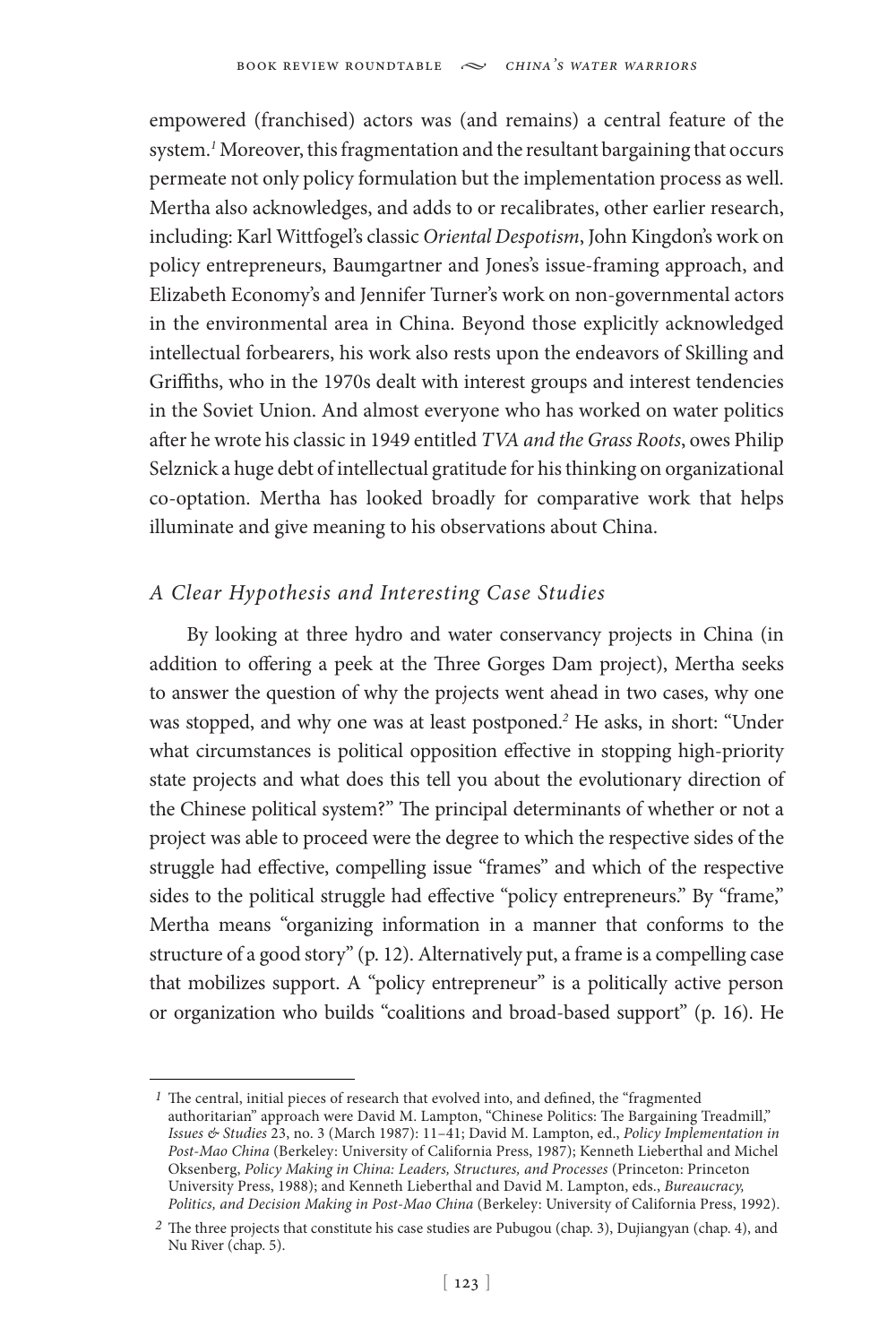goes on to define the properties of effective policy frames and effective policy entrepreneurs.

The overriding conclusions of *China's Water Warriors* are twofold. The first is that China is evolving in a direction in which the capacity to frame issues is diffusing to more and more individuals, "civic" organizations, the mass media, and diverse government units. The second is that more and more social and bureaucratic space is opening up for policy entrepreneurs. In the case in which the opposition to a dam project had both a compelling issue frame and effective policy entrepreneurs, the project was halted (Dujiangyan). In the case in which the balance of forces (capacity to frame issues and policy entrepreneurs) was more evenly divided between the opposition and the project promoters (Nu River), the project decision was left in a more unresolved state, with a call for more environmental impact statements and deferral. In the case where the balance of advantage rested with project promoters, the project went ahead (Pubugou). And in the instance of the Three Gorges project, the opposition had potent issue-framing resources and a compelling case but lacked policy entrepreneurs able to make that compelling case, in part because in this instance the government used a variety of means to stifle potential policy entrepreneurs like Dai Qing (p. 104).*<sup>3</sup>*

### *So What?*

Though principally domestic in character, Mertha's case studies have implications for China as an international actor and for those outside of China debating the direction in which the Chinese polity is heading. This study has implications for what the outside world can expect in terms of Chinese behavior and how the world community should think about changes in the PRC—there is policy relevance for Americans and others in this slim volume.

One conclusion to which Mertha comes is that if environmentalists and the pluralized policy process in China slow down the ability of Beijing to implement energy projects that do not rely on coal (hydro and nuclear projects, for example), this will force China to fall back on its default energy coal. Coal increasingly is being recognized as having serious global (as well as domestic) externalities; the degree to which domestic political paralysis prevents China from moving away from coal will be the degree to which

*<sup>3</sup>* Dai Qing, *The River Dragon Has Come! The Three Gorges Dam and the Fate of China's Yangtze River and Its People* (Armonk: M.E. Sharpe, 1998); and Dai Qing, *Yangtze! Yangtze!* (London: Earthscan, 1994).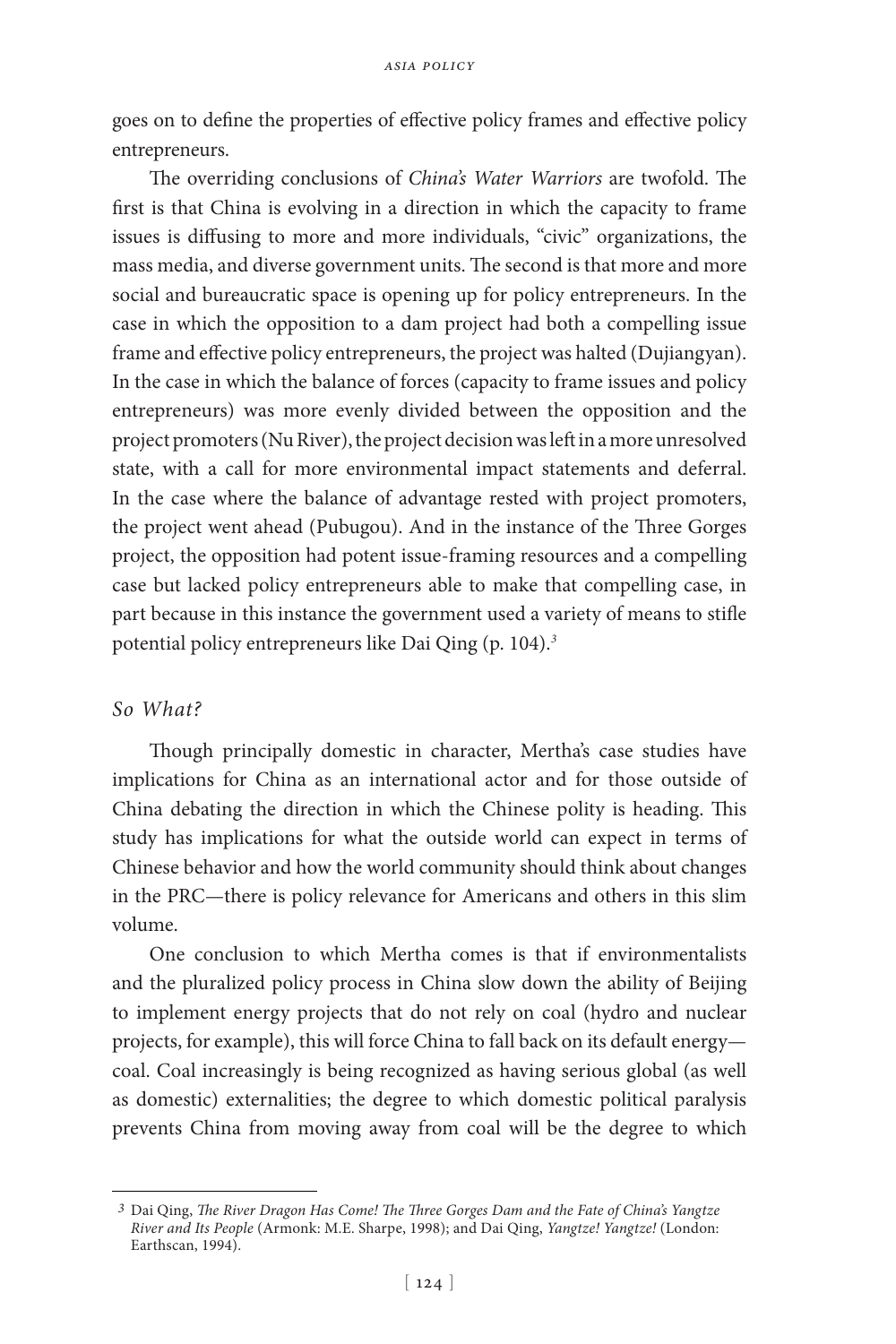China has added opportunity for conflict with the international community, not the least with the United States that seemingly is becoming progressively more committed to CO2 emission reductions on a global basis.

Mertha could make an even broader related point. As China becomes more pluralized and constrained by domestic fragmentation, the outside world may find it progressively more difficult to get PRC cooperation in a number of areas that inflict costs on well-organized constituencies within China. In short, not all good things necessarily come from pluralization, though on balance it is to be welcomed as a means by which to expand political participation and generate policy more reflective of the balance of forces in society.

This brings us to a second major point with particular meaning for Americans at this moment when Washington is trying to bring national resources into better balance with national commitments, particularly Washington's commitments to political change around the world as most dramatically given expression in George W. Bush's second inaugural address. One task with respect to China, therefore, is to first realize what is happening in the PRC itself. As Mertha puts it:

> It is my belief that focusing on democratization in China has prevented us from understanding the degree of political liberalization that is taking place right in front of our eyes. But if we shift our conceptual lens away from democratization and analyze instead political pluralization…the picture changes significantly. (pp. 151–52)

The biggest takeaways from Mertha's study for Americans may be that China gradually is heading in the direction of a more responsive polity, a more constrained leadership; one cannot, however, expect that more pluralization will always translate into more international cooperation or Chinese behavior more aligned with U.S. interests. If this is true, maybe the unspoken bottom line is that Americans need to spend somewhat less time worrying about China's political direction and somewhat more time asking what change in China requires in terms of change in the United States.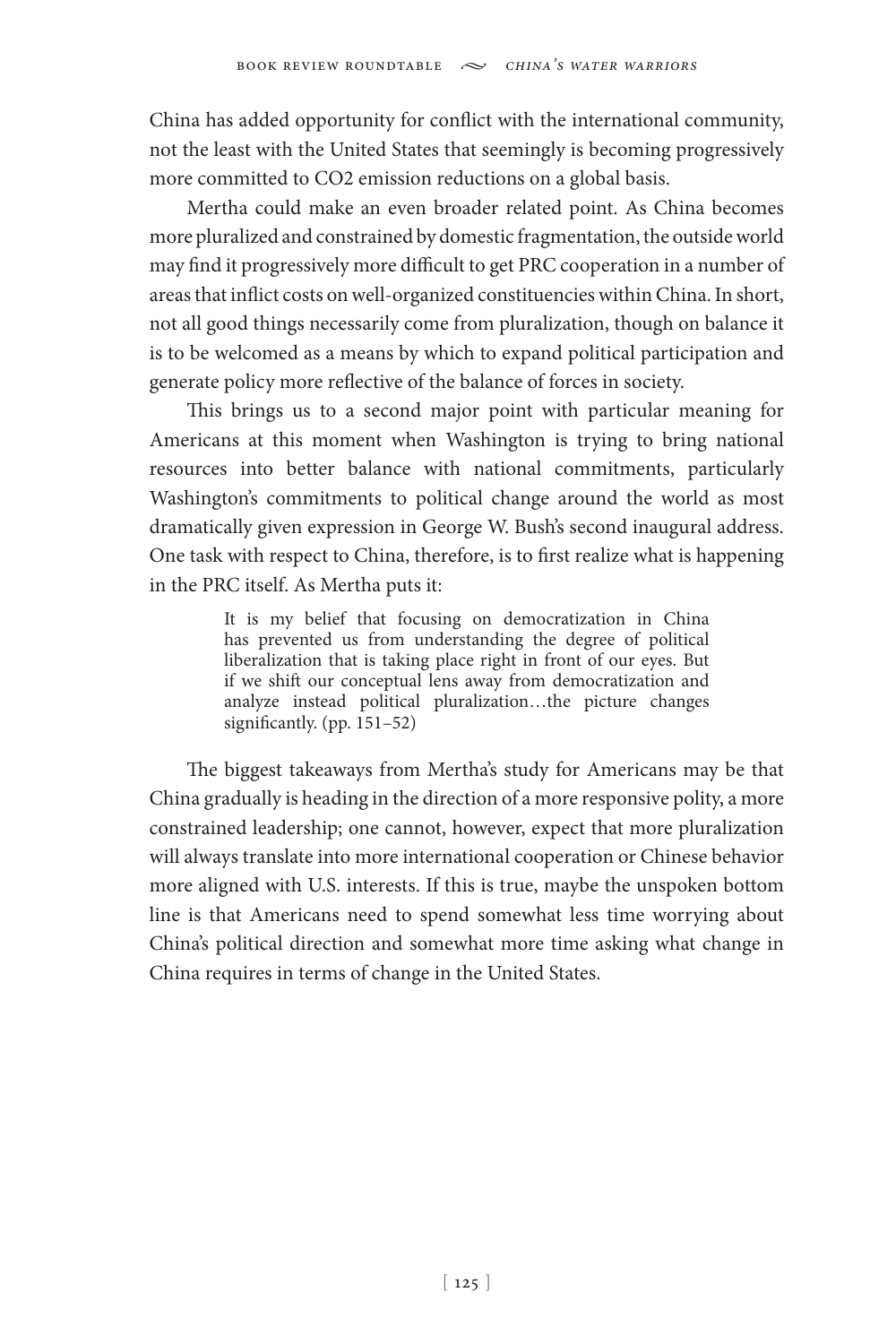# **Shifting Openings and Trap Doors in the Maze of China's Hydropower Policy Processes**

## *Anna Brettell*

In China's Water Warriors, Andrew Mertha explores the policy development processes in three cases of large hydroelectric development projects in China—the Pubugou, the Yangliuhu (Dujiangyan), and Nu River dams—as a means to assert that "new dynamics have emerged" in Chinese political processes.*<sup>1</sup>* Mertha's work makes a contribution to the scholarly literature on policy processes in China by suggesting that the model of "fragmented authoritarianism" could be more dynamic by expanding it to include additional actors, sub-provincial officials, the media, NGOs, and individual activists.*<sup>2</sup>*

These actors, Mertha declares, "have successfully entered the political process precisely by adopting the strategies necessary to work within the constraints of the FA [fragmented authoritarian] framework" (p. 157). He asserts that in two of his case studies some of these actors became "policy entrepreneurs" and that these policy entrepreneurs were necessary to induce the reversal of two hydroelectric dam project decisions (one temporarily).*<sup>3</sup>* He

ANNA BRETTELL is a Research Associate at the University of Maryland and Senior Advisor for the Congressional-Executive Commission on China. She has taught at Cornell University and at the University of Vermont, and is the author of several publications on environment issues and activism in China. She can be reached at <abrettell@gvpt.umd.edu>.

*<sup>1</sup>* Mertha omits an explicit explanation for why, out of the universe of possible cases, he chose the three cases of focus. China has built 250–371 hydroelectric dams annually over the last two decades, and there are 23,000 large-scale dams in operation in China. See China's response to the World Commission on Dam's 2001 report, February 15, 2001, available at the UNEP (United Nations Environment Programme) website  $\sim$  http://www.unep.org/dams/documents/default. asp?documentid=464.

*<sup>2</sup>* Fragmented authoritarianism is a model of policymaking useful in analyzing policy development and change in China in the 1980s and 1990s. Kenneth Lieberthal and Michel Oksenberg discuss this model in *Policy Making in China: Leaders, Structures, and Processes* (Princeton: Princeton University Press, 1988).

*<sup>3</sup>* Mertha's valid assertion is that concepts from the literature typically utilized to understand policy change in democratic countries can be useful in analyzing policy change in China. Mertha borrows John Kingdon's definition of policy entrepreneurs as entrepreneurs who are "advocates for proposals or for the prominence of an idea….and could be in or out of government, in elected or appointed positions, in interest groups or research organizations." See John W. Kingdon, *Agenda, Alternatives, and Public Policies*, 2nd ed. (New York: Harper Collins, 1995), 122–23, quoted by Mertha on p. 6. Mertha's discussion of policy entrepreneurs in China would have been strengthened if he had included an analysis of the conditions conducive to their rise. Readers should keep in mind, however, that when applied to policy processes in the United States, the concepts of policy entrepreneurs, issue framing, and broad support for policy change are parts of more elaborate theories to explain basic, broad policy formation and change. Mertha could make addition contributions in suggesting ways to modify the models and broader theories for application in China.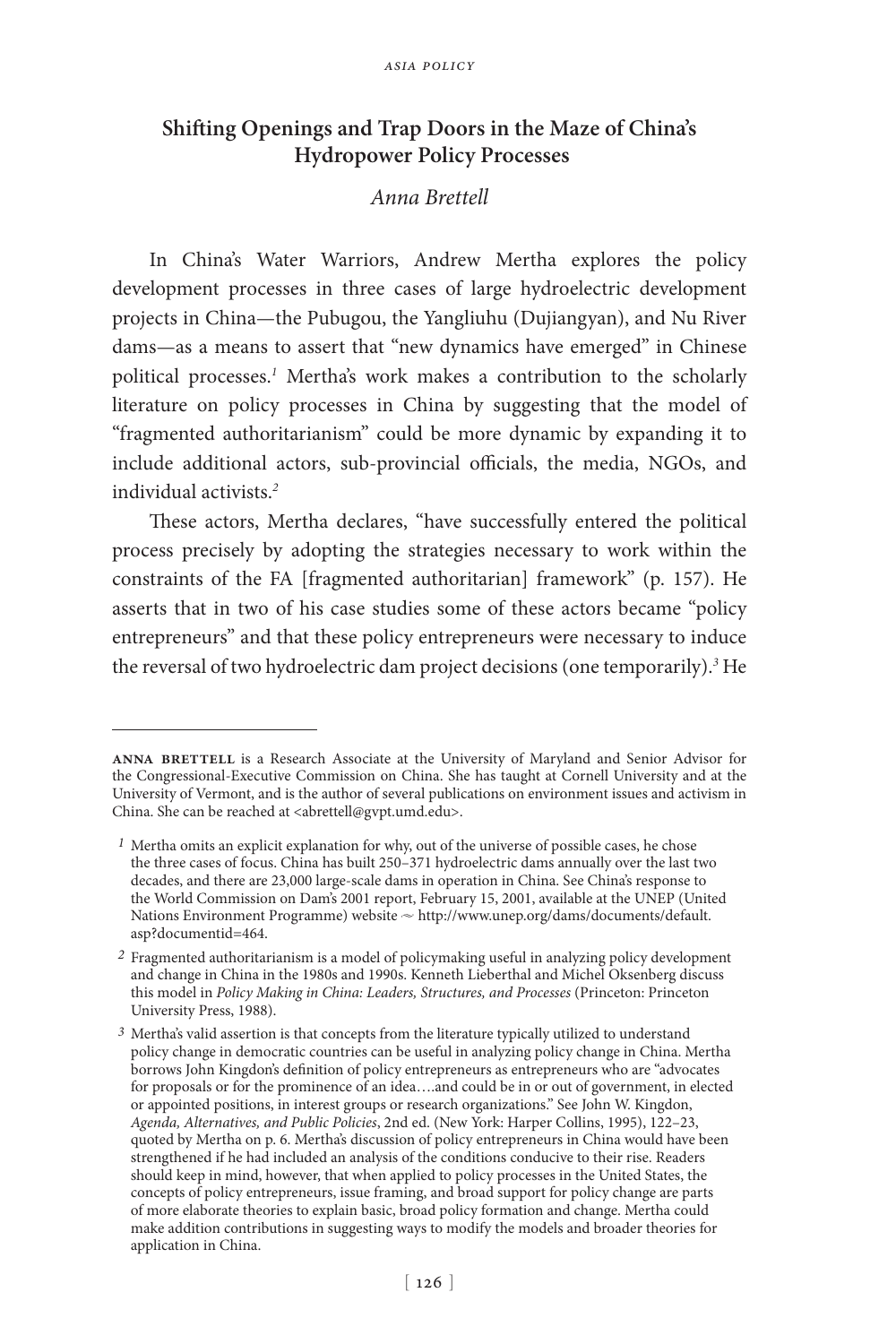further claims that "while policy entrepreneurship appears to be a necessary condition for policy change, it alone does not guarantee that such policy change will occur" (p. 23). According to Mertha, policy entrepreneurship combined with "issue framing" that links "coalitions and broad-based support" can "overwhelm the official state frame used to legitimize the policy in the first place" and will guarantee that policy change shall occur (p. 23).*<sup>4</sup>*

More generally, Mertha maintains his research illustrates that "political pluralism can take place within—indeed, influence—the policy process in single-party, authoritarian China" (p. xv) and that political processes governing hydropower policy in China are becoming more like those in democratic countries (p. 24).*<sup>5</sup>* Finally, in the book's conclusion, Mertha warns the reader about the international implications of his research findings in relation to global competition over energy resources.

Mertha's overall approach in assessing political reform by examining specific project decisions is refreshing, and our understanding of the complexities of policy processes in China would benefit if, as the book suggests, scholars of Chinese policy were to include an examination of the roles of subprovincial officials, the media, NGOs, and individual activists when utilizing the fragmented authoritarian model. Though it is clear sub-provincial officials have become more successful in protecting their interests and actuating their policy preferences, they should not be lumped together in the same category as NGOs and activists.*<sup>6</sup>* Nonstate actors, in their own category, need to be considered in the fragmented authoritarian model—not necessarily because these actors always do have an impact on policy but because some of them are claiming they do.*<sup>7</sup>*

*<sup>4</sup>* Although Mertha argues that a successful alternative media frame overwhelms the official "state framing," this seems like a rather tautological argument. Later, he suggests that successful policy framing involves an infusion of new information at a critical time that reduces one group's hold on a policy monopoly or involves reorganizing information to "reframe" an issue. This seems like a more useful conceptualization, but is somewhat at odds with the previous statement: it implies that an issue frame could be successful, yet still may not "overwhelm" the state frame. In addition, it is possible that state framing has not so much declined as has become softer and more sophisticated.

*<sup>5</sup>* One could ask that if China is liberalizing, which among other things could include becoming more responsive to citizens, why did officials in the Pubugou case disregard the overwhelming local demands for adequate compensation. One could also ask why there are so many "mass incidents" and public protests in China in general. For a more nuanced discussion of the statistics on protests and mass incidents than is found on p. 17 of *China's Water Warriors*, refer to the "Statistics of Mass Incidence" entry on the EastSouthWestNorth blog  $\sim$  http://www.zonaeuropa.com/20061115\_1.htm.

*<sup>6</sup>* Lumping sub-provincial officials, the media, NGOs, and independent activists into one category may lead to distortions in perspective because these actors do not necessarily operate within the same context or have the same access to financial, informational, and other resources that enable them to become policy entrepreneurs or influence policy.

*<sup>7</sup>* Mertha's discussion of the bureaucratic organizations involved in dam construction and opposition is very useful. The section in the same chapter on NGOs, however, is not as detailed, accurate, or clear.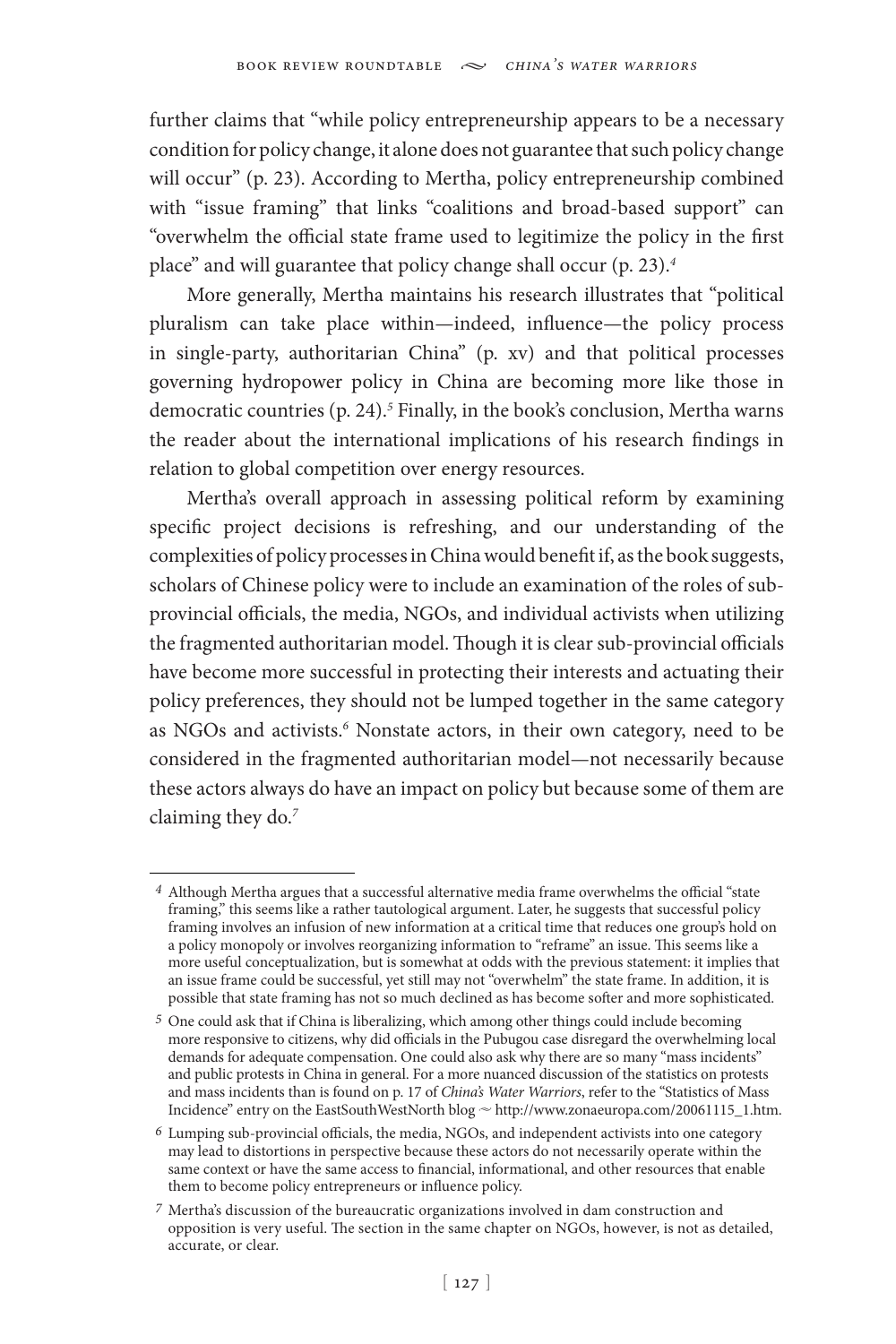Mertha too often conflates specific project outcomes with broad, basic policy decisions and political processes in general. Asking readers to believe that China's "political processes" have "liberalized" to include NGOs and activists does not seem justified based on the small number of case studies and the suppression faced by the individuals involved.*<sup>8</sup>* This is not to say that some measure of "liberalization," or more aptly "reform," in authoritarian China is not possible, because we have already seen it with the expansion of political space for relatively independent NGOs and the introduction of village elections, however flawed they may be. In an increasingly complex China, however, pointing to a few specific cases to justify claims of liberalization (or lack thereof) is tempting, but without widespread and regular change it is hard to claim "politics" in China have "liberalized" to include NGOs and activists.*<sup>9</sup>*

It should also be pointed out that in arguing the "putative goal [of nonstate actors] may well be to change not politics but policy" (p. xv), Mertha overlooks the possibility that nonstate actors, in addition to seeking a specific project outcome, may indeed have a political goal; they may be seeking to expand the political space for meaningful and regular public participation in policymaking processes precisely because that space is still so limited.

The media, NGOs, and activists in Beijing and other major cities have indeed become more confident and proactive both in pushing for more political space and in voicing policy concerns and preferences across a

*<sup>8</sup>* On pp. 151–52 Mertha briefly discusses the relationship between participation in policy decisions and political liberalization, but considering that a great deal of the book's more general arguments rest on the definitions of political pluralization and liberalization, his claims would be bolstered if he had expanded his discussion of these terms and linked this discussion to the literature on political liberalization, authoritarian deliberation, and public participation. This is crucial because he hedges his claim of political liberalization slightly in his conclusion on p. 158. The author simplifies the extensive literature on democratization, liberalization, and public participation in relation to China, which detracts from the framing of his research in relation to the broader literature (p. 151–52).

*<sup>9</sup>* It is understandable how developments in the well-known cases in places like Wenzhou, Wenling, and Shenzhen would lead scholars to see a liberalizing China, but these cases are not the norm. These locations are often the sites of specific demonstration projects, most of which never expand to other areas. Some of China's numerous demonstration projects are funded by foreign foundations or other entities. For example, the participatory budgeting and "democratic consultation" projects in Wenling are isolated experiments that have been funded by a U.S. foundation. Lily Tsai's research on informal accountability institutions offers more reliable evidence regarding widespread practices. See Lily Tsai, "The Struggle for Village Public Goods Provision: Informal Institutions of Accountability in Rural China," in *Grassroots Political Reform in Contemporary China*, ed. Elizabeth Perry and Merle Goldman (Cambridge: Harvard University Press, 2007), 117–48.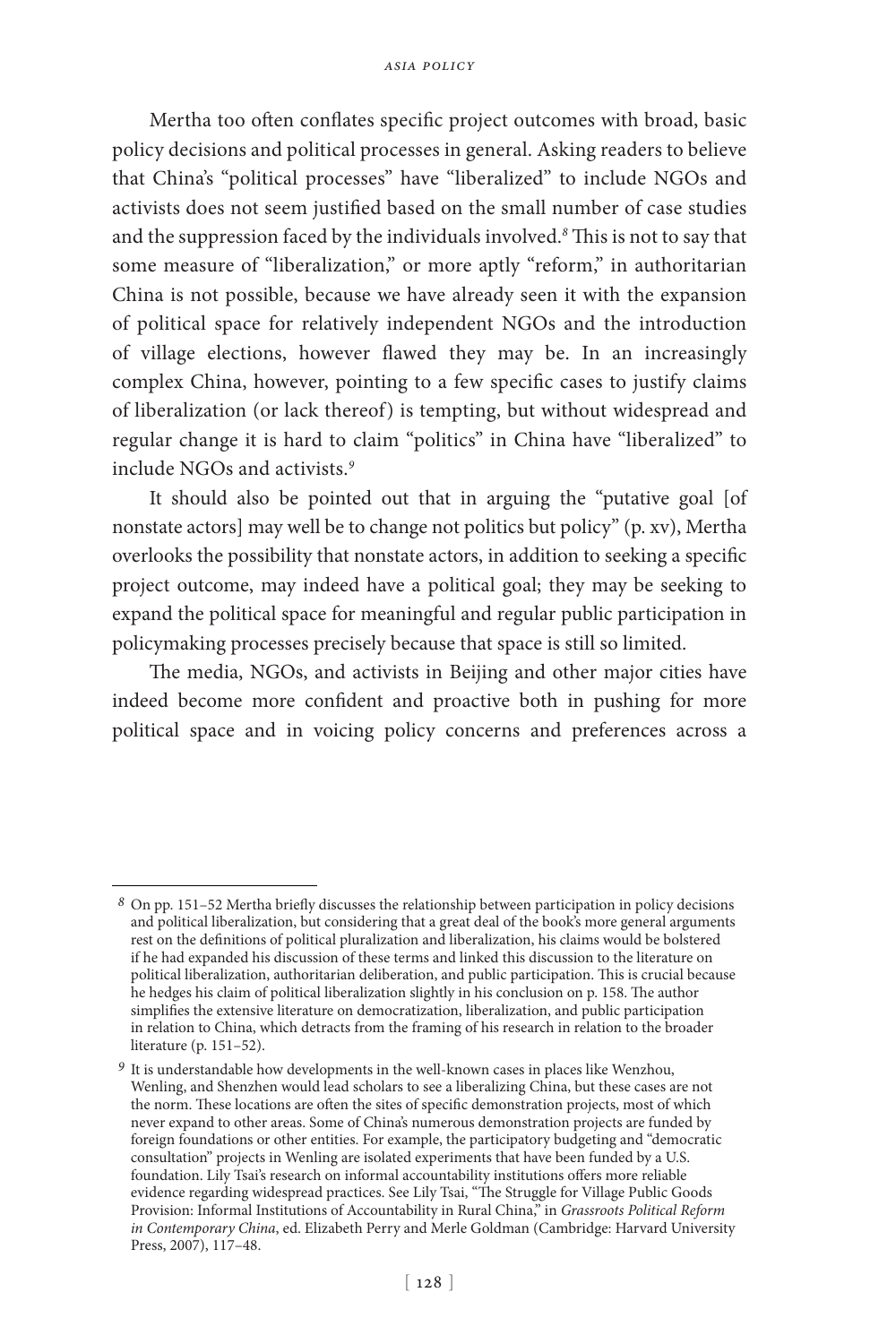wide range of issues.*<sup>10</sup>* These same actors, however, often retreat as the line between what is acceptable and what is not shifts.*<sup>11</sup>* It is premature to assert that a fundamental change in Chinese politics has taken place or that political pluralism, traditionally defined, is occurring; this is partially because in many situations, those that do speak out still face possible detention, arrest, harassment, job termination, eviction, and a myriad of other threats from officials.*<sup>12</sup>* In the case studies that Mertha presents, experts likely faced job termination for engaging in dam controversy and authorities threatened to close the activists' NGOs. Students were barred from conducting social impact analyses in watersheds, and media blackouts stifled news. In addition, some activists had their international travel privileges revoked and are still barred from visiting select river basins.

Mertha mentions some of these official efforts to constrain the actions of activists in his case studies but dismisses this suppression when articulating his conclusions. He repeatedly describes the "political cover" that policy entrepreneurs in two of the cases gained vis-à-vis their international attention, their family or revolutionary backgrounds, or media and other connections. Although he states this political cover was necessary to prevent officials from shutting down NGOs or to preserve an activist's "presence in the limelight," in his conclusions he does not take into account these detractions from political space. The fact that policy entrepreneurs require such political cover suggests that conditions in China may not be ripe for non-governmental policy entrepreneurs to emerge in more than just a handful of cases.*<sup>13</sup>* In addition,

*<sup>10</sup>* In some regions of China, especially along the coast and in provincial capitals, fundamental conditions are more conducive to public activism and have led to greater confidence on the part of activists: communication channels have improved, making it harder to cover up issues and easier to form coalitions; citizens are less economically dependent on the state, making relatively independent environmental NGOs more likely; and citizens are better educated and more willing to express their preferences, despite the risks.

*<sup>11</sup>* As Mertha notes, conditions for environmental groups shifted in 2005—when authorities conducted a thorough review of NGO activities, funding sources, and attitudes toward the government—and in 2007 several NGOs were warned against being too critical of the government. The recent sidelining of Pan Yue, one of the deputy directors in the Ministry of Environmental Protection, illustrates the political consequences of being too outspoken. See Jonathan Ansfield, "Slump Tilts Priorities of Industry in China," *New York Times*, April 18, 2009  $\sim$  http://www. nytimes.com/2009/04/19/world/asia/19china.html?\_r=1&hp.

*<sup>12</sup>* Mertha briefly notes on p. 152 that intolerance for "dissent" is still the dominant paradigm, yet he does not include a discussion of how the pluralization of policy processes can coexist with this dominant paradigm. In addition, a great deal of official suppression remains hidden; foreigners and even ordinary Chinese citizens often are not aware of the "chats" with security personnel and the myriad of threats activists face because those activists are warned not to mention them. Even some foreign scholars may feel nervous about being critical of the Chinese government or its policies for fear of the consequences, namely losing access to China.

*<sup>13</sup>* By contrast, in democratic countries, conditions allowing for the rise of policy entrepreneurs seem to be relatively consistent, existing at all administrative levels and in both urban and rural areas.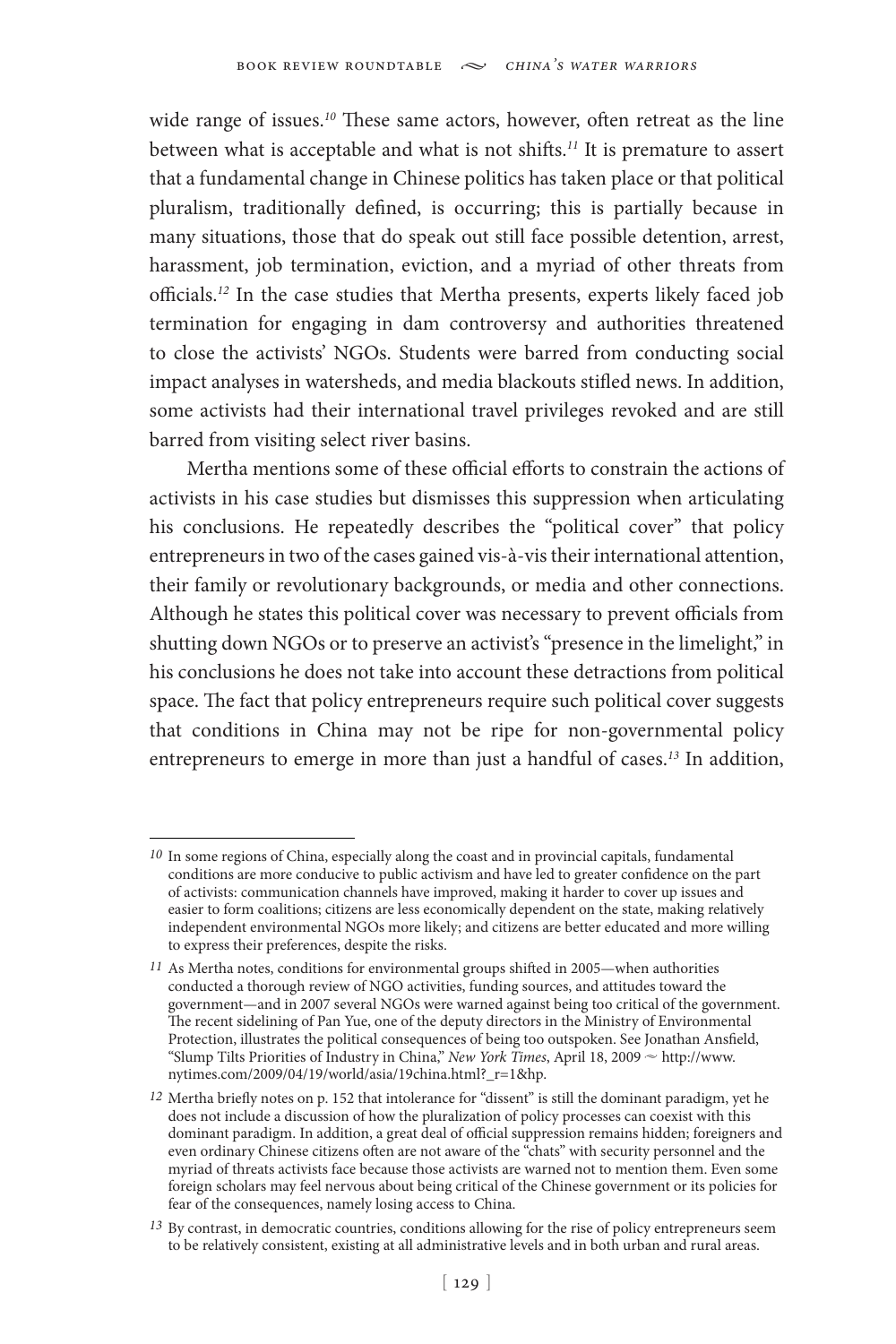Mertha seems to imply in chapter one that alternative issue framing is possible, except when involving Falun Gong and the three T's—Tibet, Taiwan, and Tiananmen (p. 14). If that were true, Chinese leaders would be spending a great deal less energy and money on censorship measures, the "great firewall," and various efforts to "guide" public opinion.*<sup>14</sup>*

Mertha focuses on perceived differences between the activism surrounding the Three Gorges Dam in the 1980s and 1990s and the activism in the three case studies in this book in order to illustrate that conditions in China are different today. Yet one could just as easily focus on the similarities.*<sup>15</sup>* For example, Dai Qing has remarked that the publication of *Yangtze! Yangtze!* in early 1989, as well as widespread concern over the negative aspects of the Three Gorges Dam, slowed the momentum toward approval of that project.*<sup>16</sup>* Furthermore, Mertha contrasts the suppression of activists in the 1990s and today; although he states that 179 people were imprisoned for opposing the Three Gorges Dam (p. 2), the number of people imprisoned is likely far smaller. Besides Dai Qing, only a limited number of citizens arrested for petitioning in Beijing over resettlement issues actually served prison time.*<sup>17</sup>* Mertha also notes that Dai Qing's book, which is critical of the Three Gorges Dam, was banned—an action that he contrasts with the open media environment surrounding the Nu River Dam project. Dai Qing's book was not, however, banned immediately after publication; the book was only banned after June 4, 1989, when Dai's opponents were able to claim Dai had ulterior motives for publishing the book, pointing to her participation in demonstrations at Tiananmen Square. Vocal opposition to the Three Gorges Dam entered the public sphere in the 1980s and 1990s through many news articles, at least two

*<sup>14</sup>* On censorship, see Rebecca MacKinnon, "China's Censorship 2.0: How Companies Censor Bloggers," *First Monday* 14, no. 2 (February 2, 2009)  $\sim$  http://firstmonday.org/htbin/cgiwrap/ bin/ojs/index.php/fm/article/view/2378/2089; on media reporting, see David Bandurski, "Media Scholar Urges End to Ban on Cross-Regional Reporting," China Media Project ~ http://cmp.hku. hk/2009/04/09/1553/; and on guiding public opinion, see David Bandurski, "China's Guerrilla War for the Web," Far Eastern Economic Review 171, no. 6 (July 2008): 41-44  $\sim$  http://www.feer.com/ essays/2008/august/chinas-guerrilla-war-for-the-web.

*<sup>15</sup>* This is not to imply that conditions today are identical to those in the 1980s or even the 1990s.

*<sup>16</sup>* Patricia Adams and Philip Williams, "Opposition to an Unviable Dam," introduction to Dai Qing, *Yangtze, Yangtze!* ed. Patricia Adams and Philip Williams (London: Probe International, 1994) <sup>u</sup> http://www.threegorgesprobe.org/pi/documents/three\_gorges/Yangtze/intro.html.

<sup>17</sup> For information on petitioners, see "Three Gorges: Human Rights Abuse," International Rivers Network, IRN Release, February 2003 ~ http://www.cleanganga.com/articles/feb03/human\_rights. php; and Patricia Adams, "Environmental NGOs in China: Encouraging Action and Addressing Public Grievances," testimony at the Congressional-Executive Commission on China roundtable, February 7, 2005  $\sim$  http://www.cecc.gov/pages/roundtables/020705/Adams.php.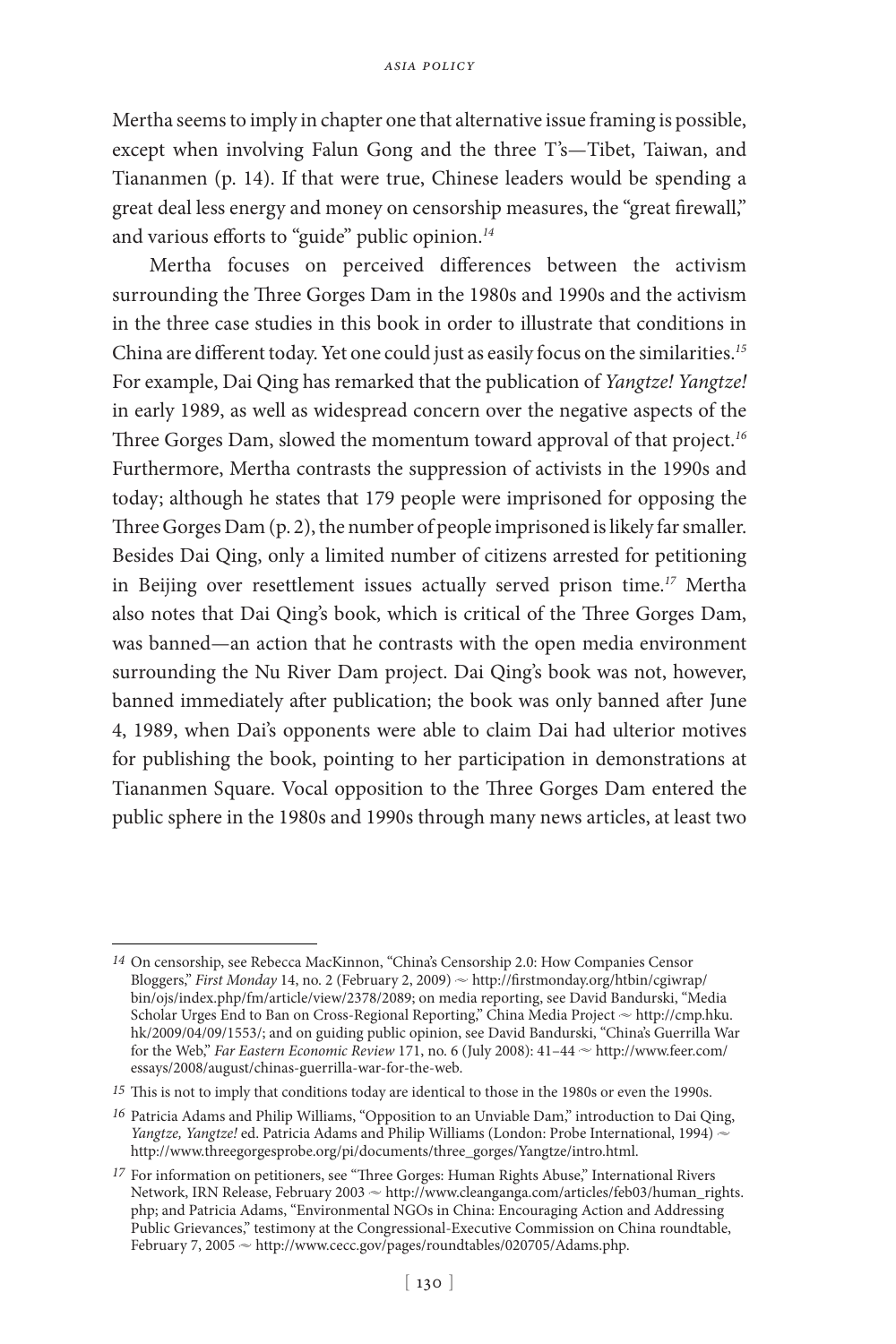books other than Dai Qing's, and several alternative proposals for the Chinese People's Political Consultative Conference.*<sup>18</sup>*

Though there is insufficient space to delve into the details of each of the case studies, some aspects of the Dujiangyan case should be examined. In this case, which is the one example in which dam opponents were successful, hydroelectric companies built the upper larger Zipingpu Dam*<sup>19</sup>* but not the lower smaller Yangliuhu Dam closer to the ancient Dujiangyan irrigation system.*<sup>20</sup>* It is puzzling that Mertha does not ascribe the policy entrepreneur role to local government and party officials and to representatives from the Dujiangyan UNESCO World Heritage Office instead of to the two journalists/ activists, Zhang Kejia and Wang Yongchen. Based on the reprinting of their news articles, there is no doubt that Zhang and Wang's reporting succeeded in raising national awareness of the issues surrounding the dam. Unlike the Nu River case, however, Zhang and Wang became involved in efforts to stop the Yangliuhu Dam only at the urging of Dujiangyan officials and only in the two months prior to the final announcement that dam plans would be scratched. Mertha states that after illegal construction on the lower Yangliuhu Dam was detected, the local Dujiangyan officials continued to "bring the issue to national attention and to mobilize the press" (p. 102). In addition, the "cultural heritage frame" utilized by the two journalists was not new: it was also raised in opposition to the Zipingpu Dam as early as 2002 but had failed to influence construction plans. As Kristen McDonald points out, the role of local officials is crucial to the outcome of dam politics and they may be the real "water warriors."*<sup>21</sup>* This seems to ring true in the Dujiangyan case.

In the concluding chapter of *China's Water Warriors*, Mertha moves outside the scope of his research and discusses an international implication of

*<sup>18</sup>* Dai, *Yangtze, Yangtze!* chaps. 1, 3.

*<sup>19</sup>* The Zipingpu Dam was completed in 2006 and was damaged as a result of the May 2008 earthquake. See Edward Wong and John Schwartz, "Chinese Soldiers Rush to Bolster Weakened Dams," *New York Times*, May 15, 2008  $\sim$  http://www.nytimes.com/2008/05/15/world/asia/15china.html.

*<sup>20</sup>* According to Mertha's account, officials had already decided to build the Zipingpu Dam and to "table" discussions of the Yangliuhu Dam in 2000. Mertha provides a list of government and party organizations that opposed construction of the lower Yangliuhu Dam, and news articles provide additional agencies. See "Taming the Floodwaters: The High Heritage Price of Massive Hydraulic Projects," China Heritage Project, China Heritage Newsletter, no. 1, March 2005  $\sim$  http://www. chinaheritagenewsletter.org/features.php?searchterm=001\_water.inc&issue=001.

*<sup>21</sup>* Kristen McDonald, "Hydropower on the Nu: One River, Many Perspectives," China Dialogue, March 19, 2008 ~ http://www.chinadialogue.net/article/show/single/en/1816-Hydropower-on-the-Nu-one-river-many-perspectives. Mertha also does not address alternative hypotheses in any detail in the book's case studies, most glaringly the role of scientific considerations, beyond their being used as issue frames, or the roles of international factors and organizations.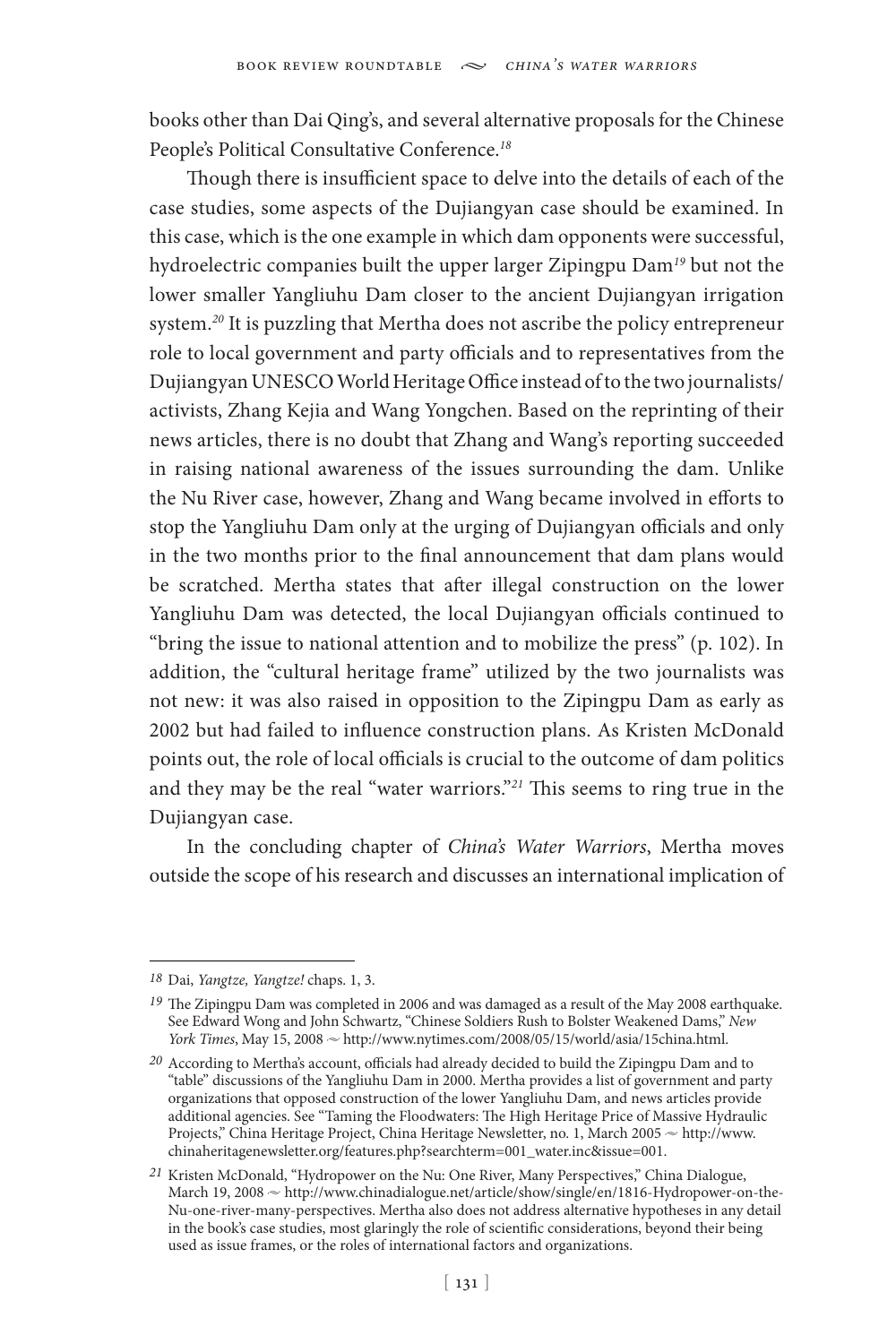his findings.*<sup>22</sup>* He asks readers to accept his assertions about the implications of a pluralized hydroelectric policy process in China for global competition over energy resources. He states that "insofar as China limits its exploitation of [domestic] hydropower, it increases its tendency toward reliance on coal and other nonrenewable sources of energy…imposing more—not fewer constraints on China's energy choices" (p. 160). Furthermore, he argues that "as China becomes less authoritarian, it may actually become more confrontational with the United States and other democracies over satisfying its growing energy needs" (pp. 161–62).

Mertha is correct when he states that because of the importance of energy for China's continued development, many officials in China would be more likely to try to "curtail the role of these oppositional elements to hydropower policy" (p. 161). China's overall energy planning decisions, however, are not likely to change significantly because of opposition to a few specific large dams, and China will not be confined to the limited energy choices Mertha suggests. What he fails to consider is that the advocates in his cases are not completely opposed to dams and would likely accept smaller dams, if social justice and environmental issues were given due consideration. When built in greater numbers, smaller dams could provide the same amount of energy that fewer larger dams would provide. In addition, if one proposed location does become infeasible, dam proponents typically turn their attention to an alternate locality. Consider, for example, the Tiger Leaping Gorge case. As plans for the Tiger Leaping Gorge Dam fell through, dam proponents found a new location for the dam farther upstream in Tibetan areas, where, among other factors, the suppression of opposition is less visible to outsiders and easier to justify.*<sup>23</sup>* Mertha also disregards China's advances in energy efficiency and clean coal technologies as well as the role of renewable and nuclear sources of energy for China.*<sup>24</sup>*

*<sup>22</sup>* One international implication that Mertha could have discussed, but did not, is how international groups can help strengthen nonstate actors in China who are seeking to expand the political space within which to operate and influence policy. Many U.S. agencies, companies, and NGOs too often cooperate only with the Chinese state in a wide range of programs precisely because many Chinese authorities do not allow or dissuade actors from including nonstate groups in these programs and projects. There would be many benefits for all involved if U.S. actors were to use their leverage to expand the range of groups with whom they cooperate in China. For example, U.S.-China ties would benefit from deeper and more varied contacts.

*<sup>23</sup>* Malcolm Moore, "China Plans Dams across Tibet," *Telegraph*, October 14, 2008.

<sup>24</sup> See "China's Clean Revolution," Climate Group  $\sim$  http://www.theclimategroup.org/assets/ resources/Chinas\_Clean\_Revolution.pdf; "Beyond Three Gorges in China," *International*  Water Power & Dam Construction, January 10, 2007  $\sim$  http://www.waterpowermagazine.com/ story.asp?storyCode=2041318; and "China Eyes Massive Hike in Atomic Energy Target," ABC (Australia Broadcasting Corporation) News, February 4, 2009  $\sim$  http://www.abc.net.au/news/ stories/2009/02/04/2482534.htm.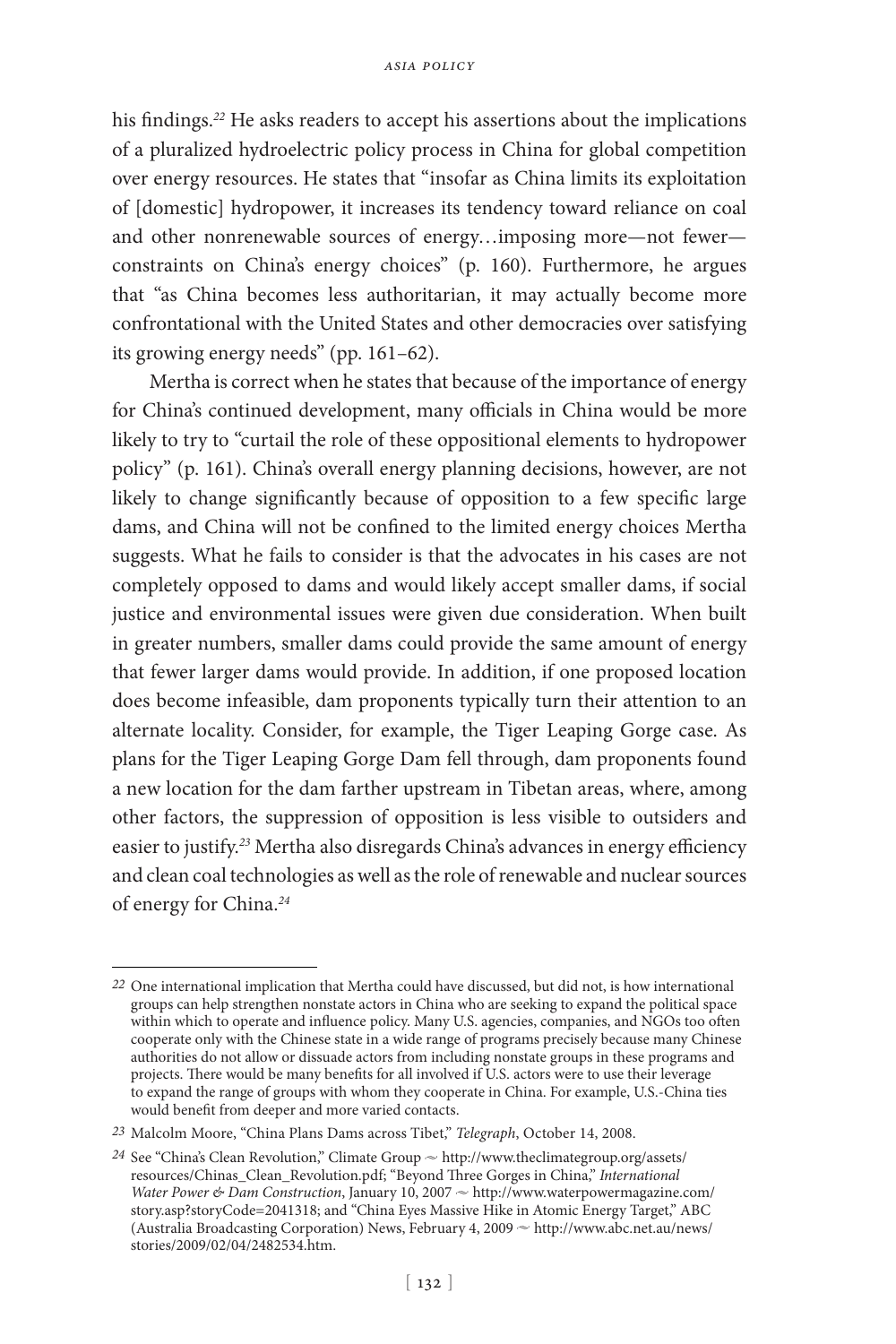In conclusion, the value of *China's Water Warriors* lies in pointing out the need to include additional actors within the fragmented authoritarian model and in suggesting scholars expand the range of models they use to understand policymaking in China. Mertha, however, reaches too far in arguing Chinese politics have liberalized and nonstate actors are already influential players in China's policy processes.*<sup>25</sup>* While agreeing that sub-provincial officials have become more powerful and that policy processes have become more dynamic, it is too early to assert the increasing efforts of a limited number of nonstate actors to influence project outcomes, which such actors take at considerable personal and profession risk, is evidence that China's political processes have "pluralized" to include NGOs and activists.

# **Anti-Dam Campaigns and Transforming State-Society Relations: Citizen Action and Policy Change in China's Hydraulic Society**

*Teh-chang Lin*

Farmers, one might say, are agents of change in China, as they helped initiate the economic reforms of the 1980s. The rapid transformation of state-society relations in post-1990s China also has been brought about by the pluralization of Chinese society in general, and by the emergence of civil society in particular, with farmers having played an indispensable role in

*<sup>25</sup>* A popular case for asserting media and NGO influence in policy processes is the case of Sun Zhigang, wherein a fashion designer was beaten to death in a detention center following being held by police for not having a *hukou* (household registration) permit for Guangzhou. The resulting public outcry and the efforts of scholars led to a change in policy on paper, but not in state practice. In addition to fierce public outcry, scholars Xu Zhiyong, Yu Jiang, and Teng Biao sent a joint suggestion to the National People's Congress urging review of the Custody and Repatriation system (Act on Housing and Transferring Urban Homeless). The Congress did not conduct the review but the act was rescinded shortly thereafter. It was replaced, however, by Measures for Assisting Vagrants and Beggars with No Means of Support in Cities. The practice of jailing petitioners and others in "black jails" and centers for "education classes" continues. Although Chinese leaders denied the existence of "black jails" during China's universal periodic review by the UN Human Rights Council, increasing evidence suggests these jails are common in Beijing and other locations. See, for example, China Human Rights Defenders, "'Black Jails' in the Host City of the 'Open Olympics," September 21, 2007  $\sim$  http://www.crd-net.org/Article/Class9/Class11/200709/2007092 1161949\_5739.html; and China Human Rights Defenders, "'Black Jails:' China's Growing Network of Illegal and Secret Detention Facilities," October 19, 2008  $\sim$  http://crd-net.org/Article/Class9/Cla ss15/200810/20081019220335\_11238.html.

**teh-chang lin** is Professor and Director of the Institute of China and Asia-Pacific Studies at the National Sun Yat-sen University in Kaohsiung, Taiwan. He can be reached at <tehchanglin@faculty.nsysu. edu.tw>.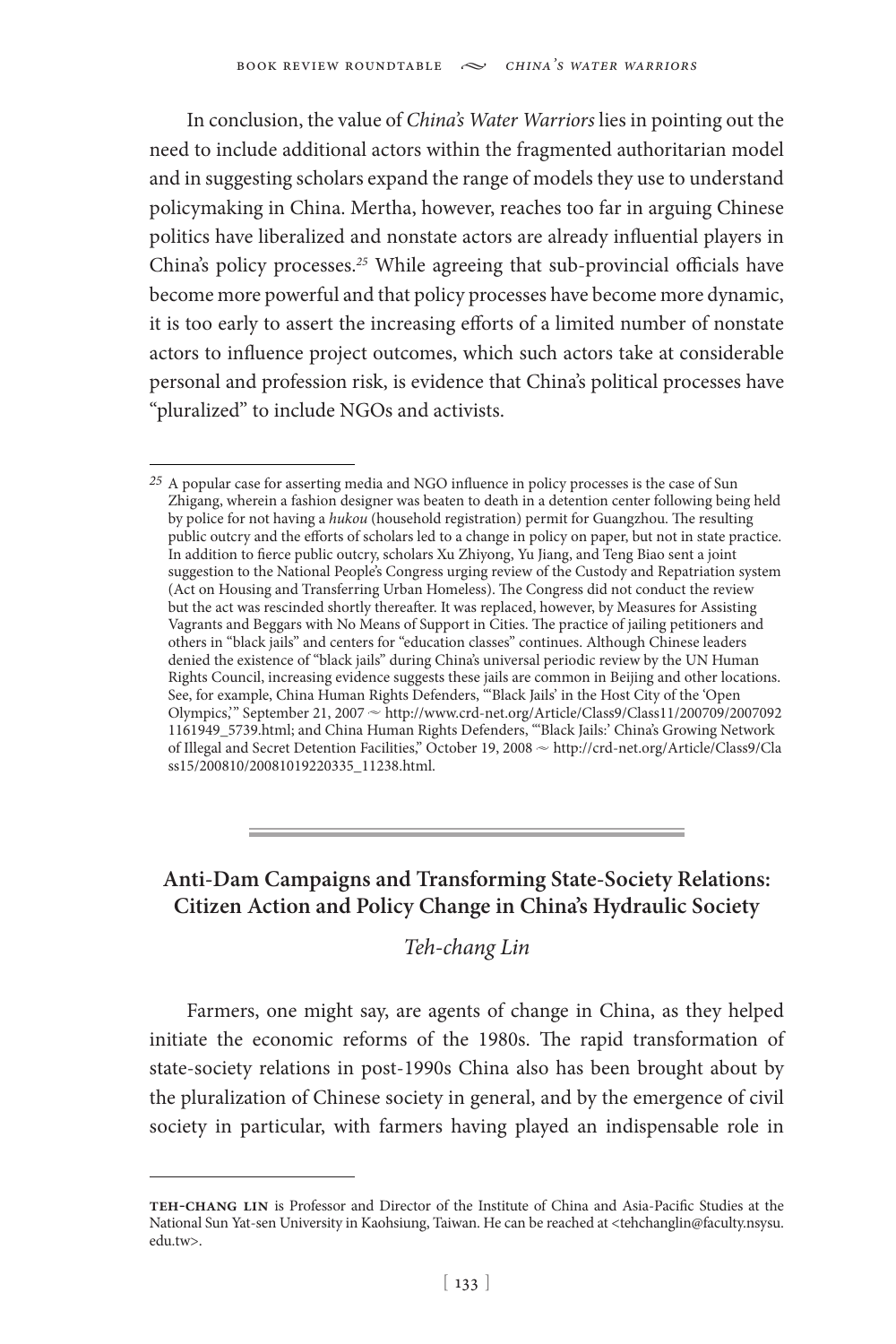civil society opposition to local dam projects. The inception of civil society in China not only provides us with a new perspective in examining the changing interactive patterns between state and society, but, in terms of methodology, also offers additional concrete indicators with which to closely measure how society confronts the state. China's "hydraulic society," defined as the various public and private constituents involved in anti-dam campaigns, thus provides a very good case with which to bridge the gap between empirical studies and theory-based understandings of state-society relations.*<sup>1</sup>*

In *China's Water Warriors: Citizen Action and Policy Change*, Andrew C. Mertha examines three case studies—the anti-dam campaigns in Pubugou, Dujiangyan, and the Nu River—in an attempt to analyze and explain the factors that may contribute to the success or failure of each campaign. This is indeed a very inspired study. There is no doubt that China's political, economic, and social development has received great attention by scholars around the world. And scholars have perceived many events in China as being unique, in part due to the view that China's peculiar historical context is not well-suited to interpretation by conventional theories. Consequently, China's hydraulic society presents an intriguing case for academic researchers. Because of the rapid, varied, and significant changes in the political process in China after the 1980s, Mertha has needed to revise, extend, and deepen the traditional "fragmented authoritarianism" model as an analytical framework

In examining the anti-dam campaigns in China, Mertha begins by conceptualizing policy entrepreneurs and issue framing as an explanatory framework in which three anti-dam campaigns are applied. According to the author, policy entrepreneurs can be defined as disgruntled officials, enterprises, the media, NGOs, and grass-roots organizations.

Compared to the conventional view that the political process in China is highly authoritarian, the movements in Pubugou, Dujiangyan, and the Nu River demonstrate not only the emergence of a pluralized society but also the presence of a wider variety of stakeholders, with interwoven interests, who interact and engage in the process of decisionmaking on dam construction. In general, the issues involved in anti-dam campaigns include economic development, resettlement, compensation, human rights, public awareness, cultural relic preservation, and environmental protection; this diverse range of issues in turn implies a sophisticated and diversified set of interactions

*<sup>1</sup>* Teh-chang Lin and Yen-Chun Lin, "Environmental Civil Society and the Transformation of State-Society Relations in China: Building a Tri-level Analytical Framework," *Pacific Focus* 22, no. 2 (Fall 2007): 113–40; and Teh-chang Lin, "Environmental NGOs and Anti-Dam Movements in China: A Social Movement with Chinese Characteristics," *Issues & Studies* 43, no. 4 (December 2007): 149–84.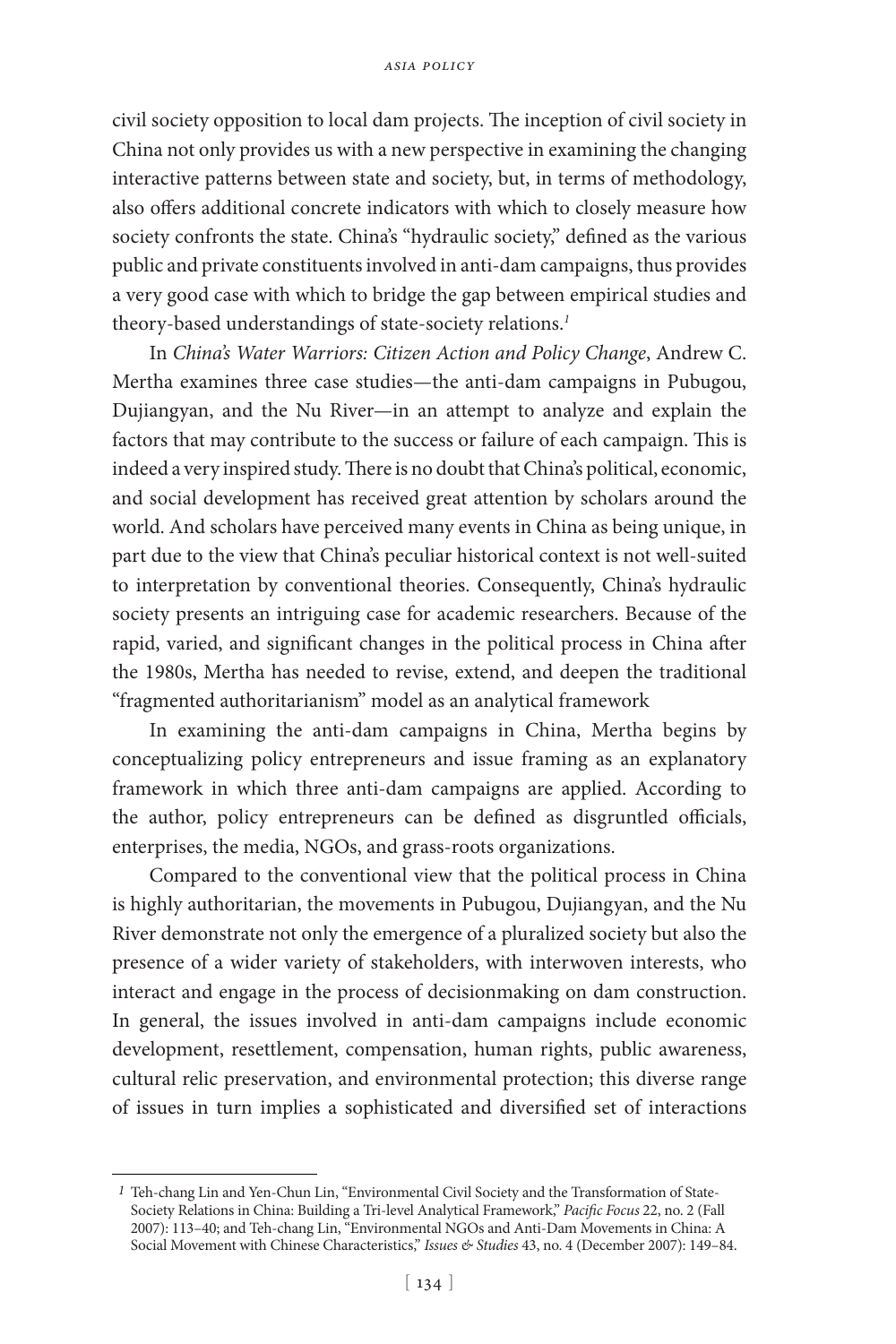between the state and society. As a result, the line can no longer be easily drawn in determining the boundary between state and society. Even the interests that central and various local governments pursue are no longer so identical.

Additionally, the involvement of the media and NGOs in framing the issue further enhances the intensity of the anti-dam campaigns by generating more public sympathy and support across the country. Mertha's comparative study of Pubugou, Dujiangyan, and the Nu River shows that issue framing was greatly facilitated by the media and NGOs in two instances: Dujiangyan and the Nu River. In Pubugou, the outlier case, the media could not become involved because the government identified the campaign as a political incident, which by definition posed a threat and challenge to the Chinese Communist Party. Furthermore, the Pubugou case lacked a coherent set of policy entrepreneurs and NGOs interested in the case, which no doubt further weakened both the magnitude and intensity of the opposition. By contrast, in both the Dujiangyan and Nu River examples, NGOs, the World Heritage Office, UNESCO, and the Cultural Relics, Seismological, and Environmental Protection Bureaus were active policy advocates who added momentum to the anti-dam campaigns. The media and NGOs work hand in hand to formulate and then consolidate the issue in the public discourse—a dynamic that increased the power of the opposition to the dam construction in both cases.

Another differentiating factor in these cases was the focus of advocacy efforts. In the case of Pubugou, the opposition highlighted the issue of resettlement. Although clearly a legitimate issue in anti-dam movements around the world, resettlement is linked to human rights issues, which Beijing has viewed as a challenge to the state and the party. In the Dujiangyan and Nu River cases, however, preserving both cultural heritage and the environment were the major appeals the opposition made. These campaigns highlighted the beauty and geographical uniqueness of China, appealing to nationalistic sentiments among the public. This focus ultimately placed the government in an awkward situation and handicapped the government from taking effective action to suppress the opposition.

This book provides useful observations regarding citizen action and policy change in China's hydraulic society under an authoritarian regime. Nevertheless, one major weakness of the book is that it does not endeavor to systematically conceptualize state-society relations in China. This reviewer would argue that the most important theoretical framework to use in interpreting China's political, economic, and social development after the 1980s must focus on state-society relations. As a research framework, relations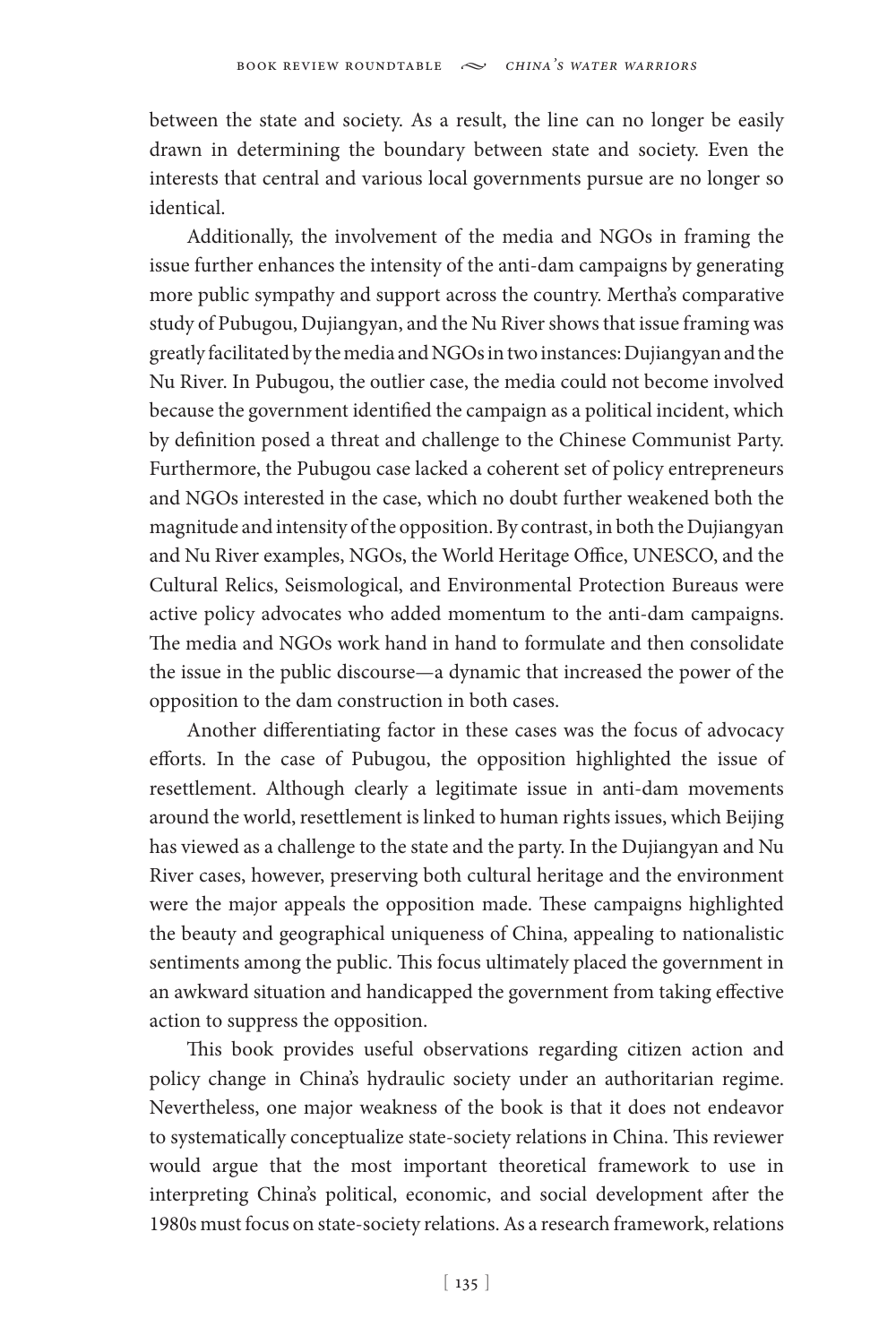between China's state and society can be said to define the boundaries of civil society, leading us to observe and explain the interactions between the most important actors. For instance, the national government enacted two regulations on the registration and management of social organizations in 1989 and 1998, respectively, which subsequently conditioned the scope and the nature of civil society organizations in China and succinctly foreshadowed the outcomes of interaction between the state and society. Without the ability to trace and explain the transformation of state-society relations, we are unable to fully explain the possible policy outcomes in the case studies of Pubugou, Dujiangyan, and the Nu River.

The emergence of social organizations in the 1980s was the initial spark behind the transformation of state-society relations in China. It is clear that NGOs are increasingly playing crucial roles in mobilizing the people and enhancing public awareness of the impact of dam projects. The emerging environmental movement in China does, however, avoid confrontational methods, espousing instead markedly non-radical approaches that encourage learning, cooperation, participation, and dialogue. China's environmental NGOs (ENGOs) deliberately tend to keep their distance from any large-scale, organized confrontational activity against the state, a feature of the corporatist model. The Dujiangyang and Nu River cases illustrate this point well.

Another feature of anti-dam campaigns in China is international linkages, which did not receive enough attention in the book. One major reason for the enhancement of linkages between Chinese and international NGOs is that the former present an important means by which the latter are able to conduct projects in China. Moreover, although the presence of international NGOs in China is relatively recent, they have had a visible influence on Chinese ENGOs. International environmental organizations have formed advocacy networks with their nationally based counterparts in order both to spread information regarding environmental problems and to exert pressure for policy change across national borders. The internationalization of environmental politics has also led to the transfer of funds for environmental protection to developing countries. In the Dujiangyan and Nu River cases, dam projects attracted international attention from groups such as UNESCO, Probe International, and the International Rivers Network. This internationalization helps explain the success of the campaigns against the government's plans. International involvement has transformed state-society relations in China from a bilateral domestic relationship into a triangular one where domestic society combines with international society to collectively pressure the Chinese government.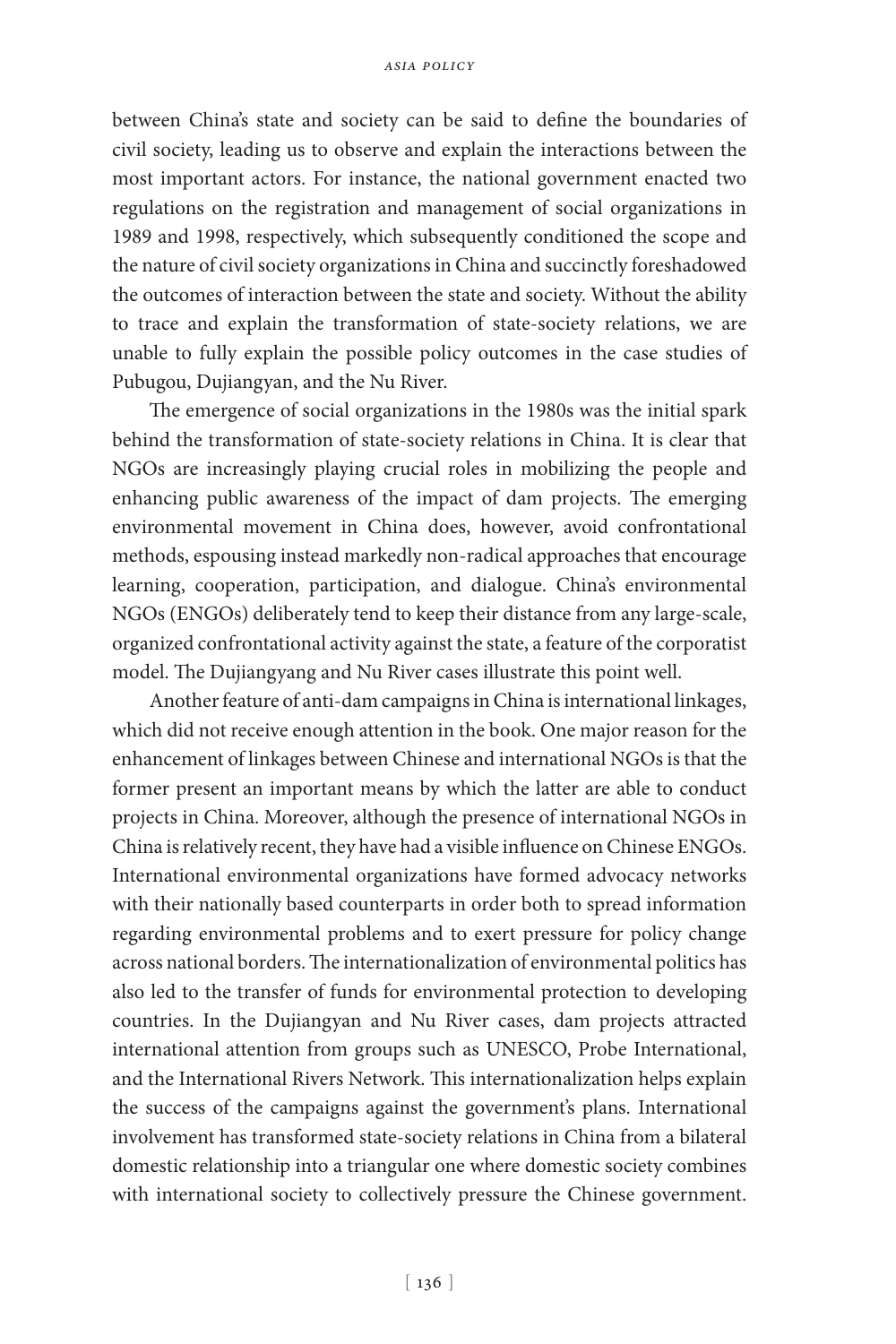International linkages have thus contributed to bringing about different policy outcomes in these anti-dam campaigns.

Finally, yet another major contribution of international NGOs is their introduction of international norms, such as human rights and social justice, into China. The Chinese government realizes that if it takes action against domestic NGOs that implicitly or explicitly support anti-dam campaigns, Beijing will be criticized for violating international norms, thereby damaging China's international image. Consequently, China has refrained from carrying out a violent crackdown on environmental movements.

In sum, there has been a compromise between NGOs and the state whereby both sides stress cooperation and dialogue rather than provocative or violent confrontation—that has resulted in a new phenomenon: social movements "with Chinese characteristics." Understanding this unique form of social movement in China should help reader's better understand the antidam campaigns and the patterns of interaction between the state and the society in Mertha's comparative study of the Pubugou, Dujiangyan, and the Nu River cases.

### **China's Warriors Are Handicapped**

*Yawei Liu*

Andrew C. Mertha's *China's Water Warriors: Citizen Action and Policy Change* is certainly a compelling sell, given the back cover's display of endorsements by several leading China experts. Challenging the seminal thesis of "fragmented authoritarianism" is also very intriguing. Moreover, the volume is a timely and important investigation into public activism in the area of policymaking in a non-democratic society. Mertha examines three exciting stories on the process of building (or not building) dams and uses the high drama staged by strong-willed government officials, profit-seeking power xitong,<sup>1</sup> and courageous water warriors to show that the Oksenberg-Lieberthal thesis is a bit dated. Perhaps even more fascinating are the

**yawei liu** is Director of the China Program at the Carter Center in Atlanta, Georgia. He can be reached at <yawei.liu@emory.edu>.

*<sup>1</sup>* Power *xitong* includes (1) state owned companies that are responsible for producing and transmitting power, (2) government officials, particularly those at the top, who used to work in the state power management administration, and (3) children of those officials who are working in power regulation agencies or utility holding companies.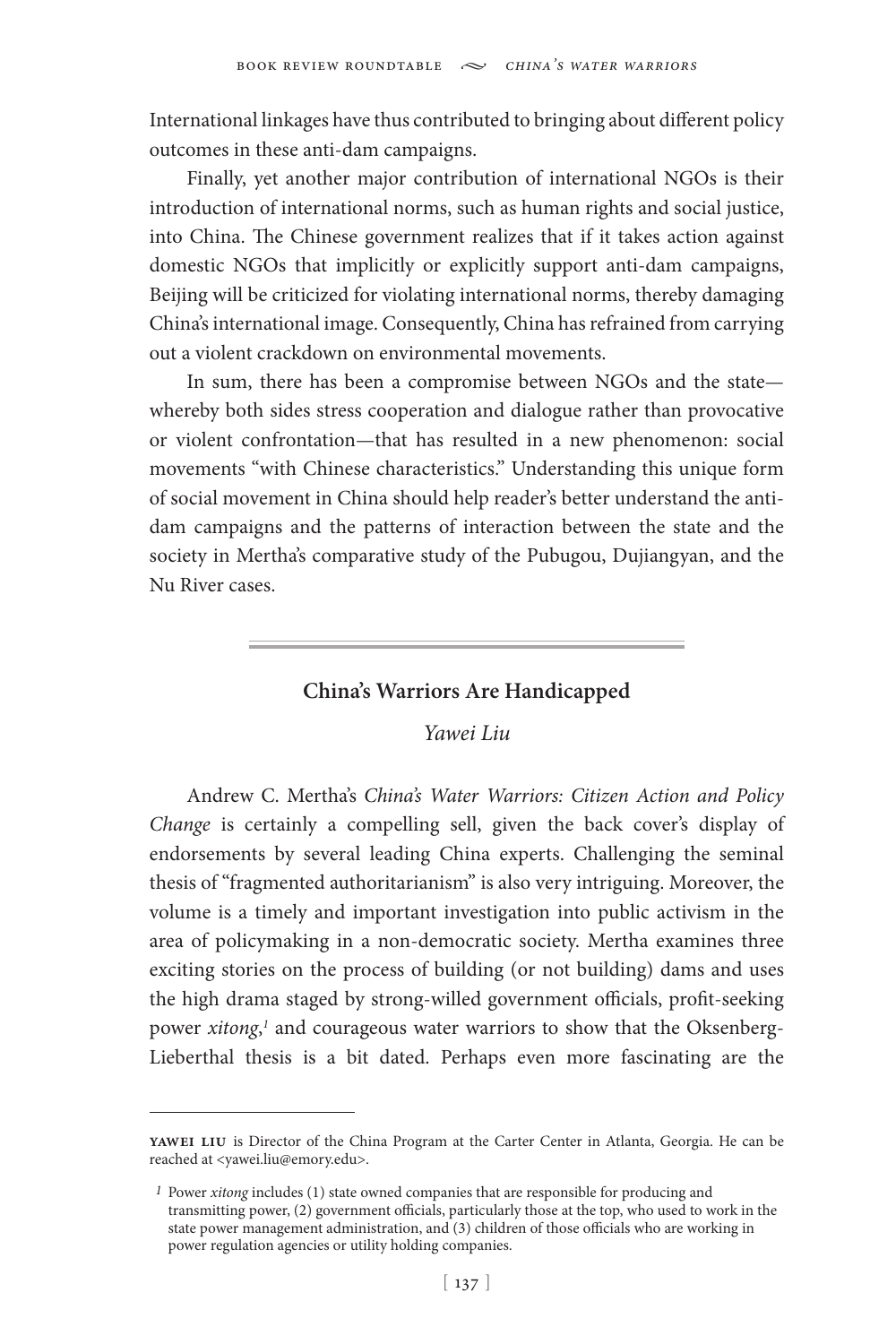conclusions of the book, which may force China watchers to reassess China's political transformation in the context of economic development and societal adjustment.

Mertha's overall claim is that China is moving toward a more liberal state-society relationship and that any decisions made either by the central government or by local governments are subject to challenges from other sectors or interest groups. Mertha's original application of concepts and ideas from the field of U.S. politics—such as policy entrepreneurs and issue framing—is very useful because they provide a neat lens for analyzing why more violent demonstrations failed to change a government decision to build a dam in Hanyuan whereas relatively moderate protests succeeded in reversing the decision in Dujiangyan and delaying the decision concerning the Nu River.*<sup>2</sup>*

Mertha's book should be complimented for two major achievements: first, it contributes to a better and more precise interpretation of China's often secretive and opaque decisionmaking process; second, it reaffirms the view that, although still authoritarian in name and nature, public space in China has widened almost beyond recognition. No major decisions can be made and implemented without question from the people, the supposed benefactors of government decisions. Indeed, the most memorable part of the book addresses the fact that unprecedented citizen questioning of government decisions has led to different policy outcomes, such as reversing decisions and delaying the implementation of decisions, or at the very least to more explanation of the rationale behind decisions. Although the book does indicate how easily and frequently those who are organizing or orchestrating such questioning can be punished by the government, Mertha very convincingly proves that any claim that the Chinese government still implements policies without criticism and debate is misguided.

Mertha artfully places the three small stories into the larger context of China's present challenges. The first challenge is that the market economy has effectively fragmented both the Chinese government and Chinese society. Second, the market-dependent media has the burden of constantly finding stories that not only meet the reading appetite of the people but also provide

*<sup>2</sup>* Although still not conclusive, some have suggested that the dams built in Hanyuan and other areas in Sichuan might have contributed to the earthquake that took place on May 12, 2008. People now have certainly forgotten the heroic efforts by the villagers to stop the dam from being built. Had Zhang Xuezhong, the then provincial party secretary, forgiven the farmers for surrounding him in a house near the dam and reversed the decision to build the dam, many more lives could have been saved. At the very least, the government could have saved the money spent on releasing water from some of the reservoirs in the wake of the earthquake.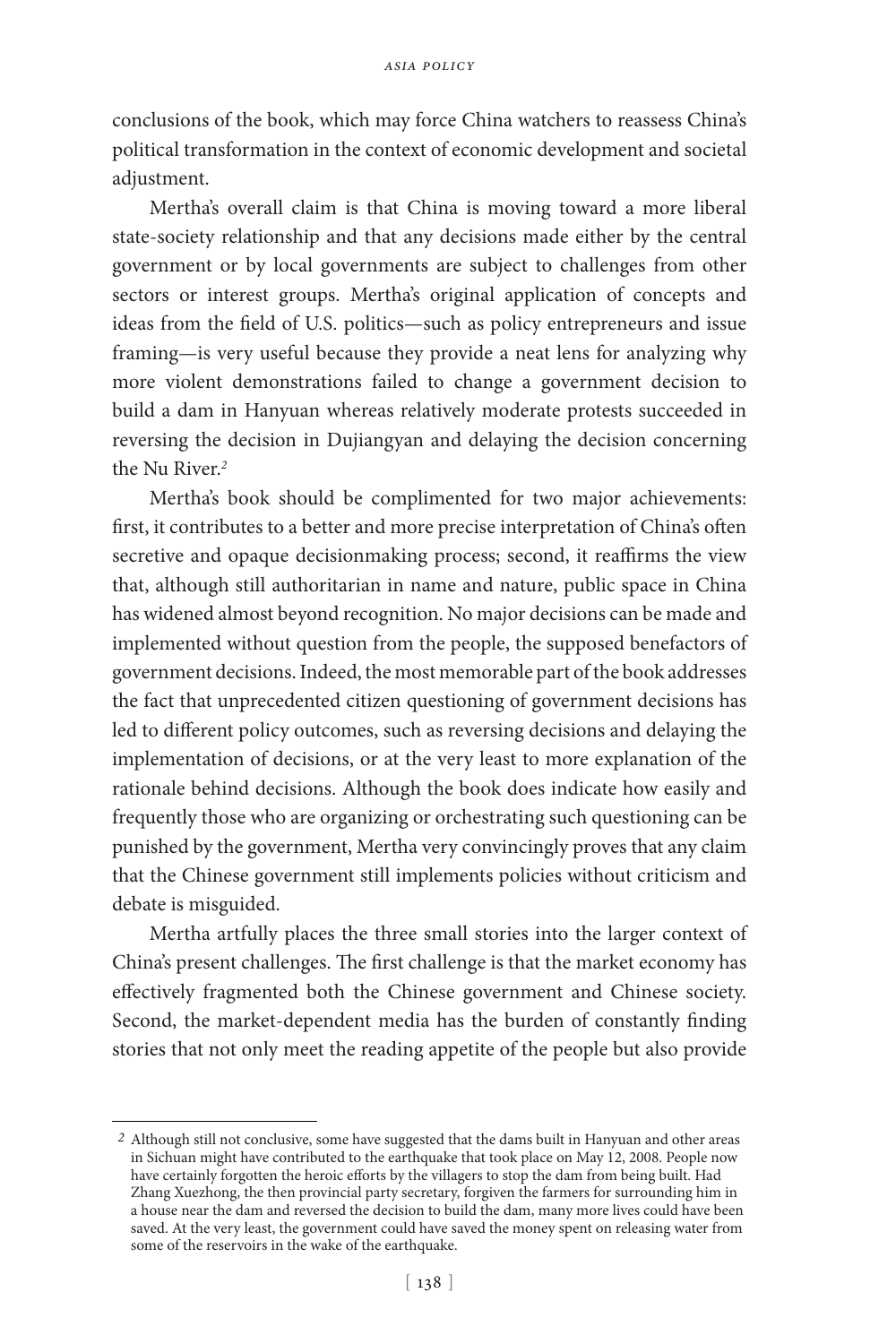checks and balances to the government working in collusion with the state power xitong. The third challenge is that the increasing "invasion" of public space in China by international organizations and the ideas they advance are causing Chinese leaders at different levels to "look before they leap," given that perceived violations of international norms may damage China's reputation in the international community. Finally, the most important new players in China's policymaking arena are increasingly suspicious citizens who have lost unconditional trust in the government; are well-informed, strategicallyplaced, and politically savvy; and have the ability to mobilize others when the government appears to be wobbling. A major accomplishment of Mertha's book is to point out problems in the logic of both the so-called blue-teamers and the panda huggers. The thesis of the former, that the Chinese government is a monolith bent on suppressing all challenges to the leaders, is outright wrong; the belief of the latter, that China is already democratizing, is patently misleading.

The book provides a riveting account of the importance of building up hydraulic power in developing China's vast and water-rich west—one that describes how the efforts to build dams are set against the complex interactions between local residents, government officials, power xitong, and NGOs. Mertha calls those who are trying to force the government to reverse or delay dam building decisions "water warriors." Indeed, it takes courage, vision, skill, and resourcefulness to declare war on a government that is often arbitrary and takes every action in the name of the people and the state. Living under constant threat of being accused by the "omnipotent government" of instigating sedition or fostering social instability, these warriors do fight and sometimes win battles despite being heavily disadvantaged vis-à-vis the state. One painful irony of Mertha's three stories is that these warriors cannot win on the issue most fundamental to any rational and normal state: deprivation of economic benefits. The failure of the Hanyuan farmers (and by the same token the Dongzhou farmers in Guangdong) was largely caused by their single-minded pursuit of economic compensation. On the other hand, the Dujiangyan and Nu River naysayers were successful because they fought the battle in the name of preserving heritage and protecting the environment.

Bringing in another case may help refine this hypothesis. In 2005 farmers in Dongyang City, Zhejiang, demonstrated against environmental pollution. The government mobilized thousands of employees and security personnel to forcefully remove the farmers who had occupied the roads leading to local chemical plants. I imagine Mertha might argue that the farmers in Dongyang failed not because of the issue but due to their radical tactics. These citizens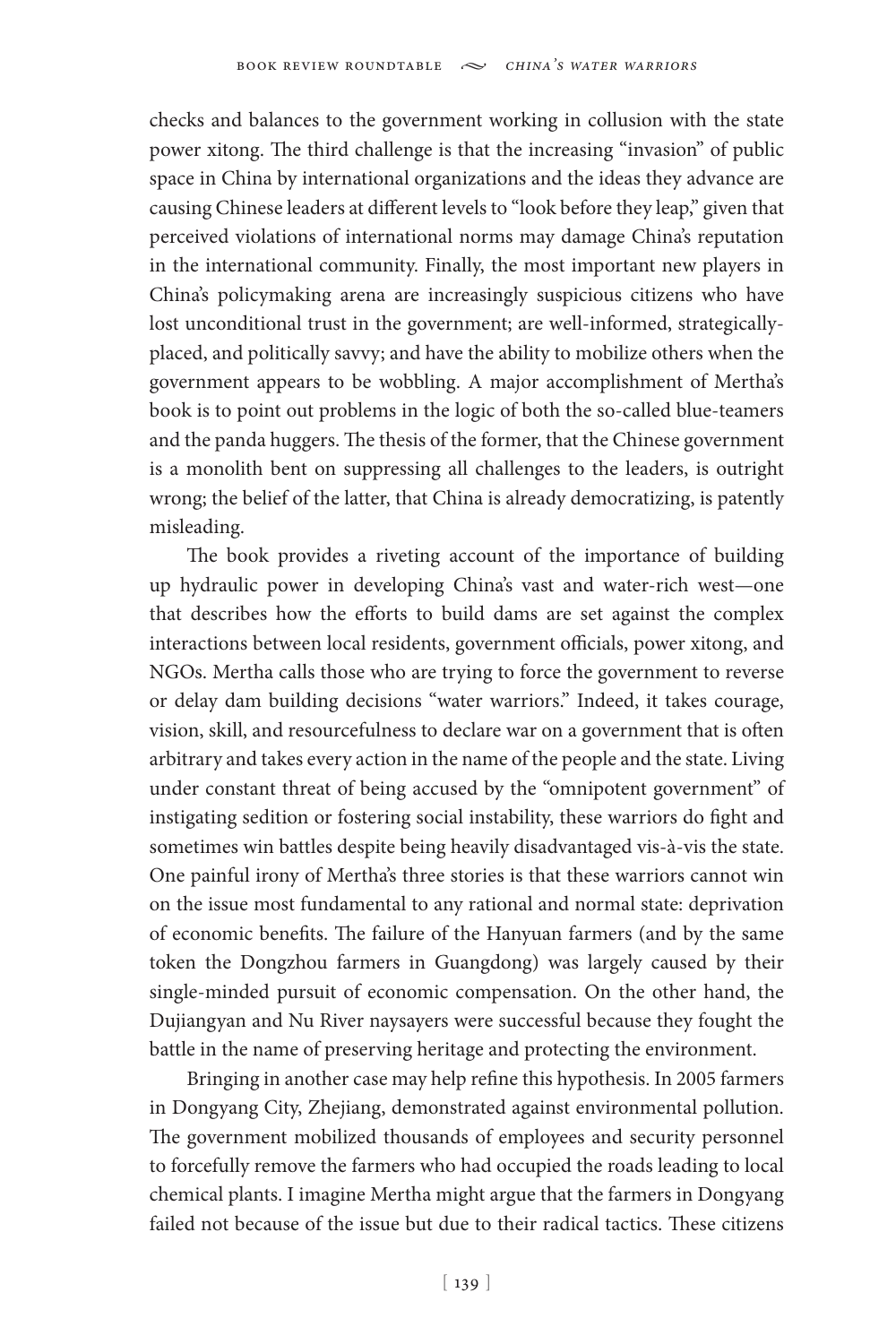erred the same way the farmers in Hanyuan had: by adopting the method of civil disobedience (seizing the road in Dongyang and occupying the dam building site in Hanyuan). Could we then argue that the Chinese government is going through a slow pluralization of its decisionmaking process but is still a wayward government that does not accept any citizen demonstration that appears to make it lose face? Civil disobedience proved to be effective in winning independence for India, triggering desegregation in the United States, and ending apartheid in South Africa; the fate of such action in China seems fragile, however, as the government can always crack down in the name of maintaining social and political stability.

On the other hand, if "warrior" is meant in a more abstract sense—as a label given to those Chinese citizens who have managed to force the government at various levels to reverse a decision or who have created such social momentum that a certain claim must be disputed—then there are too many such warriors inside China to count. "Election warriors" in Shenzhen and Beijing ran as independent candidates in 2003 and won. "Zoo warriors" and "imperial garden warriors" in Beijing managed to reverse the decision to relocate the zoo and to develop the ruins of Yuanmingyuan. "Internet warriors" in Yunnan used the Internet to overturn a provincial government's claim that an inmate died by accident when playing hide and seek; other "Internet warriors" in Jiangsu forced the government to dismiss a district official for taking bribes. The sad truth is that as the number of these warriors increases, the arbitrariness of the government does not decline, nor does the government's ability to suppress the warriors. The government knows full well how to frame the issue when it chooses to crack down.

A good case here is the government's response to the media coverage of the earthquake in Sichuan last year. The government insisted that all media reports use the wire service of the Xinhua News Agency. The media, however, successfully framed the issue as covering a humanitarian disaster and ignored the propaganda department's restriction from the very outset. The blanket coverage in the immediate wake of the earthquake focused on humanitarian rescue efforts and thus presented a picture of both a united people and a caring government working hand-in-hand to respond to a natural catastrophe. When the media began to shift focus, however, and report on issues such as civilsociety building and the shoddy construction of school houses, the government stepped in to control media coverage—as it does on these issues to this very day. The government's framing of the issue is exactly what Mertha has recorded so well in his book: in the eyes of the government, negative media coverage leads to social instability and political turmoil and therefore should not be permitted.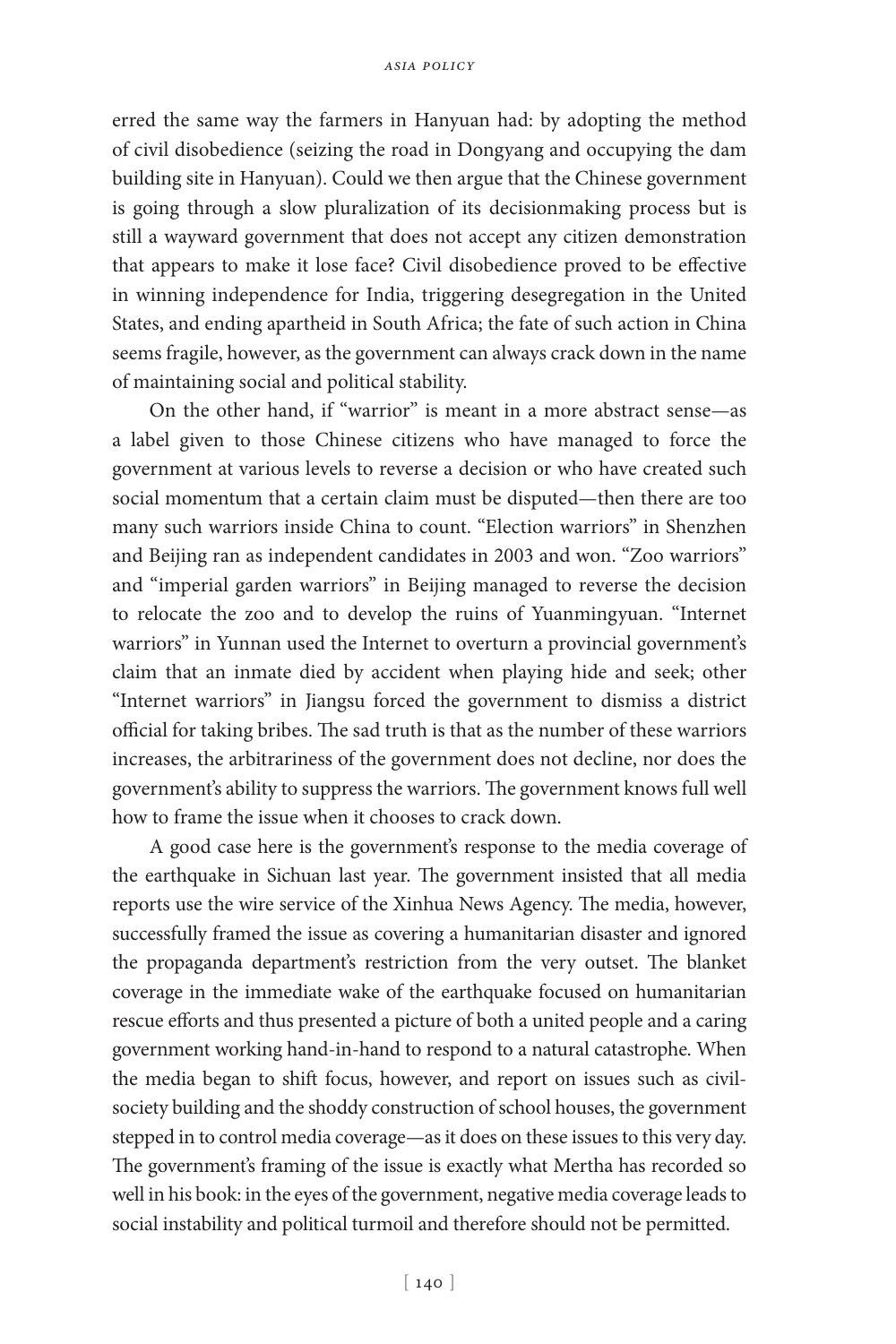Mertha's book is an excellent exploration of how the originally fragmented, top-down decisionmaking process in China has further fragmented, becoming increasingly vulnerable to challenges from elite policy entrepreneurs. These entrepreneurs are skilled and have found effective ways to frame their protests in order to subvert the proverbial control an authoritarian government can exercise. Yet, though the successes of these "warriors" are both numerous and memorable, policy entrepreneurs cannot fight battles alongside ordinary citizens or take on more fundamental issues. We cannot blame them. Their fights are delicate, cautious, and small because the government has become too adept at framing expanding popular participation or deepening protests as sinister plots to damage the interest of the people and the state.

## **Breaching the Dam**

## *Peter Ford*

If the title of Andrew Mertha's absorbing book suggests a narrow angle—a focus on the particular problems posed by the massive dams on which the Chinese government has pinned so many of its energy plans—the subtitle reveals the full scope of the author's enterprise. Mertha makes a prism out of dams, and the popular resistance dams often generate, to explore one of the great conundrums facing China and the people who watch it: Is today's authoritarianism indefinitely sustainable? Is anything resembling Western democracy likely to emerge? How much room can ordinary citizens carve for themselves from the granite prerogatives of the state?

Mertha makes a convincing case for the way in which the range of actors in Chinese public life is broadening and pluralizing politics. His account of how floating coalitions of academics, journalists, activists, and local people can form—and sometimes attract officials—to frustrate plans laid by a onceunmoveable state is fascinating.

Two of the three case studies he presents—all hydropower projects in southwestern China—were by no means simply stand-offs between a government seeking energy to power economic development and peasant farmers protesting eviction or demanding better compensation. Indeed, in

**peter ford** is Beijing Bureau Chief fo*r The Christian Science Monitor*. He can be reached at <fordp@csps.com>.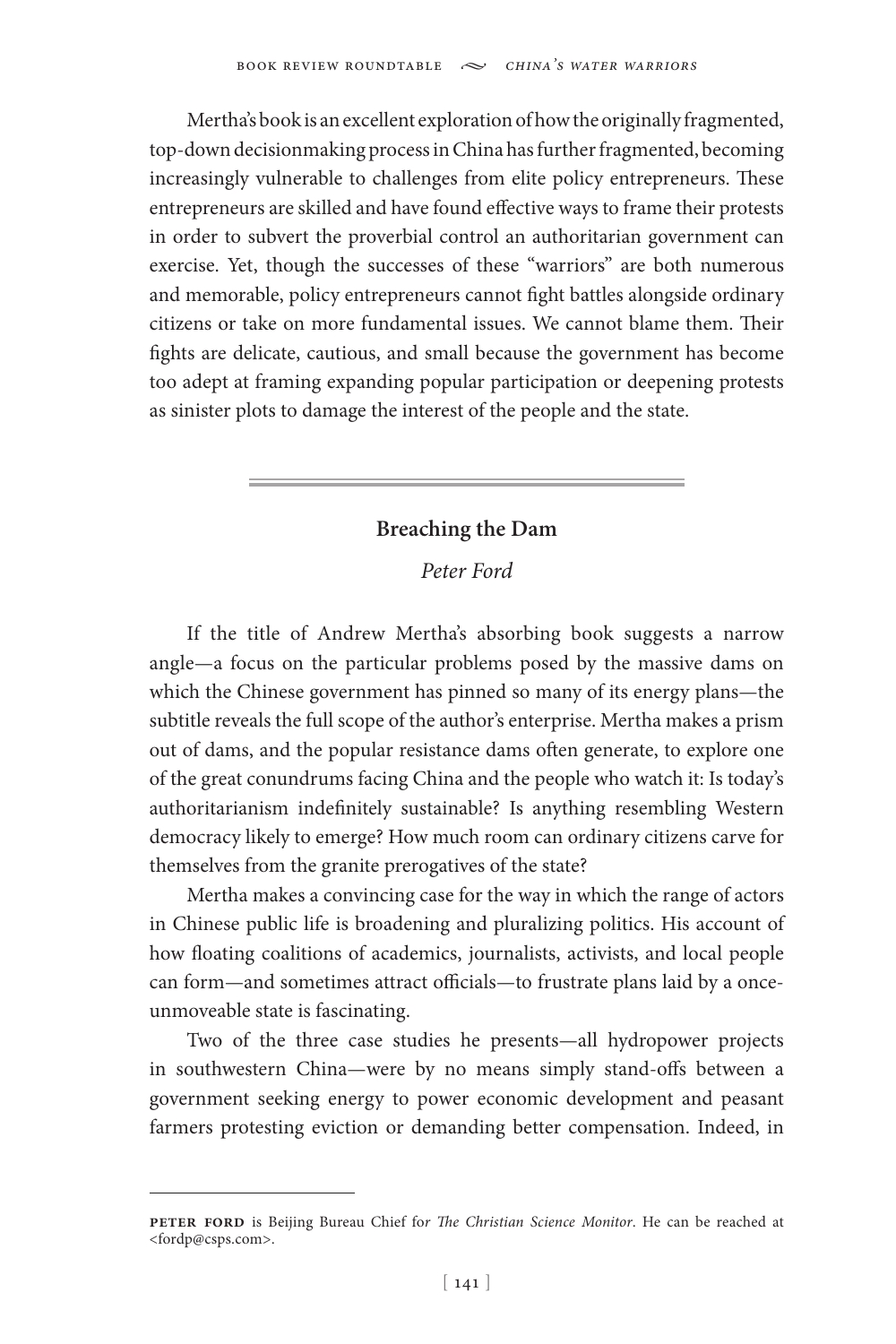the one instance where that remained the dynamic, the government got its way.

Injecting more uncertainty into the future of large-scale Chinese hydropower projects, however, are the environmental activists, the cultural heritage defenders, the professors, and the journalists who have learned to use the greater freedom of expression born of the Internet and the explosion of the Chinese press to push their agendas.

These are the "policy entrepreneurs" who do battle with the authorities to "frame issues" in ways favorable to their cause, to use the concepts Mertha applies. In the sporadic successes these entrepreneurs achieve, Mertha sees evidence of the way in which China's budding civil society—expressing itself carefully—can sometimes impose itself in the face of state power. For this to happen, he argues, "what is necessary is simply the existence of a space in which groups can function without the threat of being shut down by the authorities" (p. 16), and at least minimal responsiveness to pressure on the part of those authorities.

As Mertha himself points out, however, in today's China, "there is very limited space between state and society within which they [NGOs] can undertake effective action and hope for substantive results" (p. 61).

Mertha offers detailed and lively accounts of two public campaigns that have been fully or partially successful in derailing official plans: in Dujiangyan, Sichuan Province, the government simply abandoned a major dam project in the face of widespread opposition, and the giant Nu River project, conceived as a series of fourteen dams in some of Yunnan Province's most spectacular scenery, has been on hold for several years.

The author describes these campaigns—which comprised public meetings, alternative scientific research, quiet lobbying, heavy media coverage, and skillful skirting around "red lines"—as evidence that "the barriers to entry into the political process," by which one might distinguish liberal from illiberal regimes, "have been demonstrably lowered in China with regard to hydropower policy" (p. 158).

That is all very well, but once you are over the barriers, how far can you get? The stories Mertha tells suggest that this depends heavily on how the government, at all levels, chooses to react.

It is instructive that in the case of Pubugou, where local residents failed to stop construction of a dam, the government put up a firm, united, and determined front. Mertha is right to point out that the peasants lacked policy entrepreneurs and that they overstepped the mark by staging big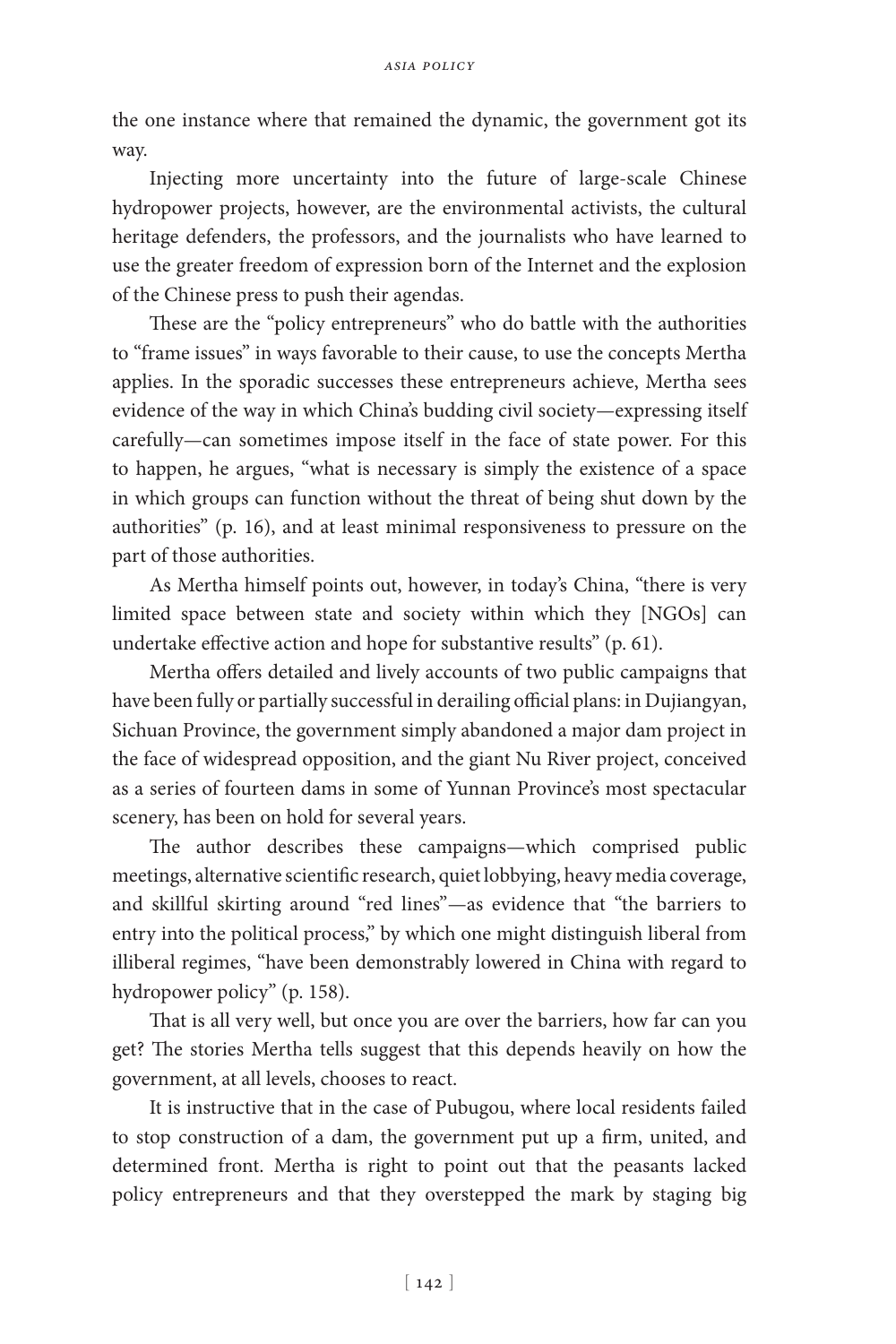demonstrations that the authorities could brand as threats to sacred social stability.

But in his own accounts of the Dujiangyan and Nu River cases, Mertha draws attention to the way the authorities were divided. Different government agencies had different interests, different scientific experts held different opinions, and different levels of government attached different degrees of importance to the projects. One key reason for the activists' success in these two cases, it seems, was that the activists skillfully exploited these fissures, chiseling into them to shatter the state's determination. If the authorities had kept a more disciplined grip on the situation, they could probably have resisted their opponents. The state still holds almost all the good cards in this game, even if it cannot always play these cards to best effect.

Mertha is undoubtedly correct to point out the new roles that civic activists are creating for themselves in China, and we can all hope that the successes of activists will shed new light and breathe fresh air into a stultifying system.

The balance of power between these activists and the government, however, is clear even before the book begins. In the preface, where Mertha thanks all those to whom he owes a debt of gratitude, the "individuals in China" who make up the "dense network of activists, journalists, and sympathetic officials" and who are "a critical part of the story" have to remain anonymous for their own safety (p. xvi).

"Pluralization" clearly does not mean freedom.

**Author's Response: China's Water Warriors**—**Returning to the Scene of Battle**

*Andrew Mertha*

My first year in China wound down abruptly on the night of June 3, 1989, when the tanks rolled into Beijing, killing hundreds, perhaps even thousands, of Beijing's citizens and breaking up the occupation of Tiananmen Square. I had left Beijing for Chengdu on May 5 and was one of the few foreign witnesses to the bloodshed that occurred in that city.*<sup>1</sup>* The events of June 3–4, 1989,

**andrew mertha** is Associate Professor in the Department of Government at Cornell University. He can be reached at <am847@cornell.edu>.

*<sup>1</sup>* Karl L. Hutterer, "Chengdu Had Its Own Tiananmen Massacre," *New York Times*, June 23, 1989.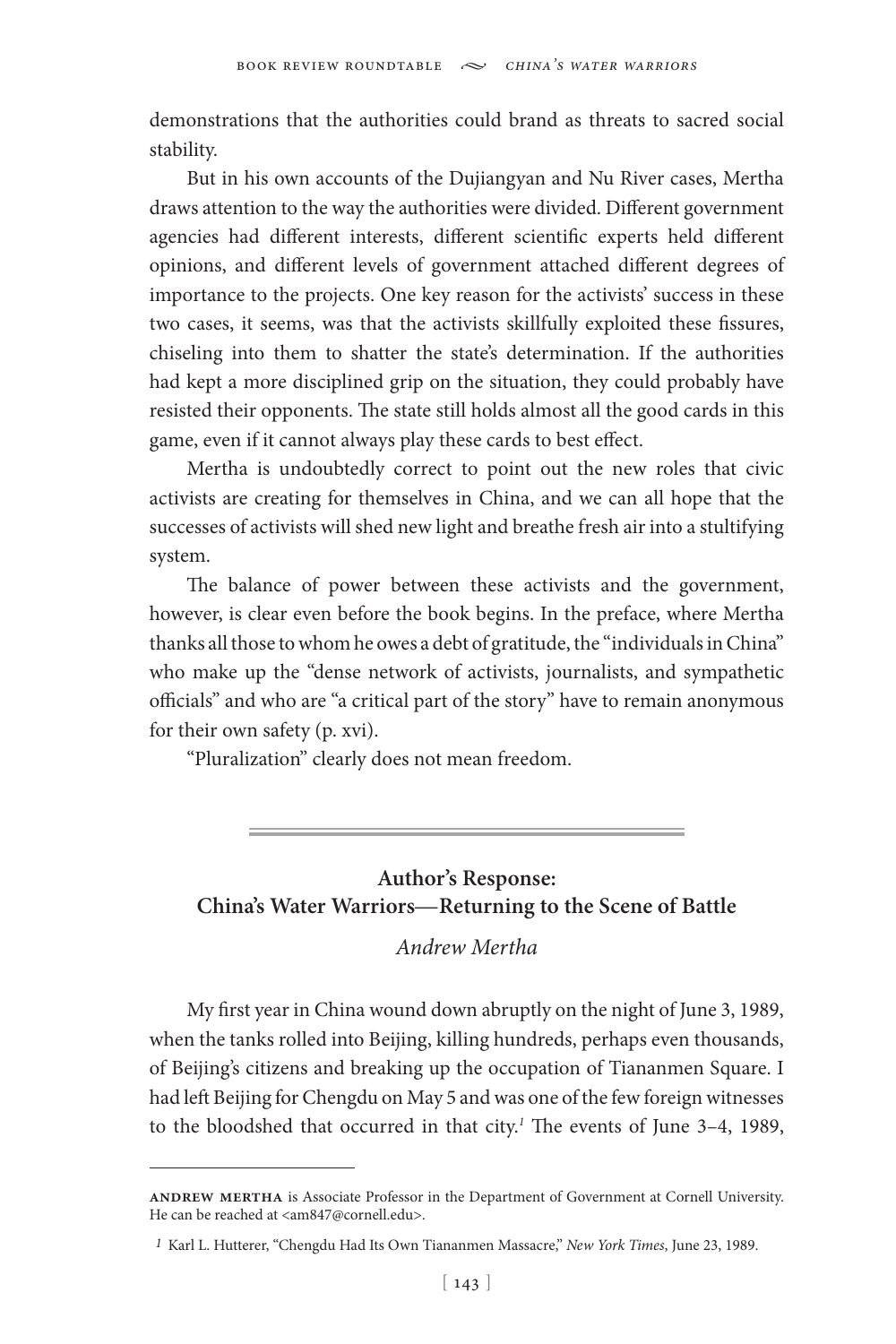created a "before" and "after" bifurcation in the way I viewed Chinese politics and society from that point forward. In contrast to the growing chorus of those denouncing China, what I felt was a profound sense of loss. In the six years that I have lived and worked in China since then, never again would I be exposed to the unqualified (albeit naïve) sense of hope and optimism that so many Chinese people had exhibited about the future. This has colored my view of China ever since.

I was, therefore, not the most likely candidate to arrive at the conclusions that I did in *China's Water Warriors*: that Chinese politics are slowly moving in a direction of increased pluralization within the policymaking process. Indeed, I subconsciously resisted this conclusion because it was inconsistent with my own biases. But over the course of almost three years of research, I reached a certain point where I could no longer deny what I was observing: the data that I gathered simply overwhelmed any cognitive dissonance on my part regarding China's state-society relations. Do I think for a minute that China has left behind its unfortunate legacy of repression, unequal treatment of citizens, and arbitrary enforcement of laws, norms, and regulations? Of course not. But what I found does suggest that by continuing to view the People's Republic of China (PRC) without updating assumptions that we might have formed in the 1980s and 1990s, we miss what is actually occurring in front of our eyes and in real time. Conceptually speaking, if we insist on conflating political liberalization with democratization, we face significant developments in China with blinders on, misinterpreting events that, ironically, China's biggest critics would welcome: the gradual pluralization of the political process in the PRC.

I am both happy and humbled by the opportunity to have *China's Water Warriors* analyzed and evaluated by such a stellar cast of scholars and policy analysts. Their interpretations are sophisticated and illuminating, and recast and reshape some of the concepts that I thought I had exhausted, breathing new life into them. I wish I had more space to give their remarks the consideration that is due, but I will try to respond as best as I can within the space constraints of this roundtable.

### *Implications and Generalizability*

As someone who undertakes field research under the rubric of qualitative research design, I spend hours, weeks, and even years accumulating enough data in order to make an argument I feel is credible. Given the time-intensive nature of such data collection, the trade-off I make is this: establish strong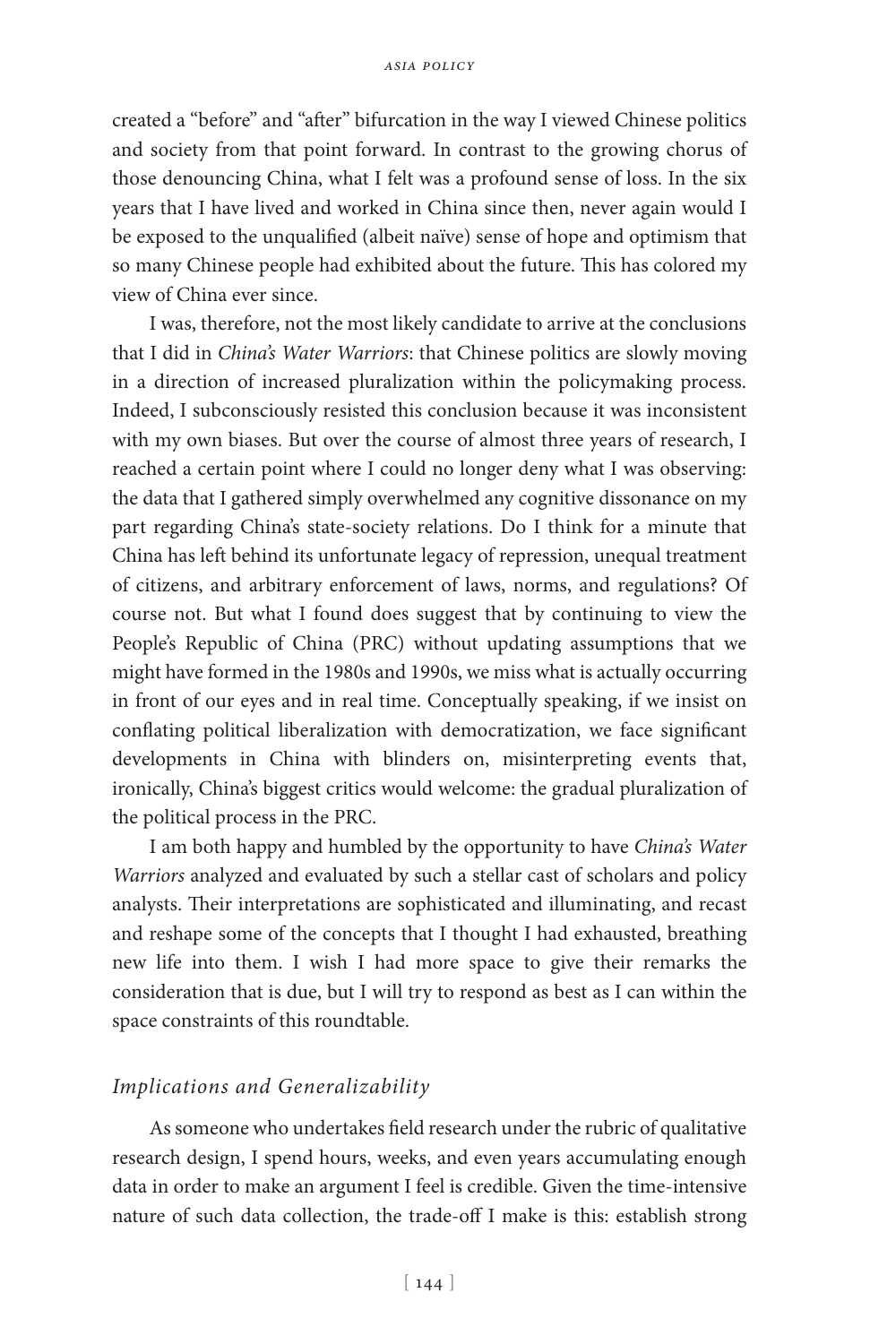internal validity (consistency between and among the cases studied) at the expense of external validity (the ability to generalize beyond the cases at hand). Moreover, given the almost paternal relationship I have with my data, I avoid devaluing it by making unsupportable claims to wider applicability. I hope to convince people of my argument based on the data that I present, not simply by my conclusions. Because I feel that it is better to err on the side of caution, my conclusions are necessarily guarded.

I am, therefore, encouraged that several of the commentators drew important larger lessons from this study than I had claimed. David Lampton modestly understates his own role as an intellectual forbearer not simply for *China's Water Warriors* but for my entire approach to analyzing Chinese politics. Not only is his work on political bargaining ("The Bargaining Treadmill") the premise upon which the "fragmented authoritarianism" framework is built, but his own early research, like that of Michel Oksenberg, also focused on water politics and policy.*<sup>2</sup>* Given Lampton's long-standing elite position in the Sino-U.S. policy community, I am particularly appreciative that he has in his contribution to this roundtable extended and deepened my own somewhat more tepid articulation:

> As China becomes more pluralized and constrained by domestic fragmentation, the outside world may find it progressively more difficult to get PRC cooperation in a number of areas that inflict costs on well-organized constituencies within China. In short, not all good things necessarily come from pluralization.

But there are other areas to which one might extend this type of analysis. In an ideal world, other scholars might pick up the trail of inquiry and apply it to other policy areas. At recent conferences, I have been encouraged to see that others are in fact doing so. Yawei Liu suggests not simply other policy areas but other "levels of analysis" where one might test or evaluate the claims in *China's Water Warriors*. His identification of "election warriors," "imperial garden warriors,"<sup>3</sup> and "Internet warriors" is an important one. If these groups follow the same or similar dynamics as those I have identified, then this is the type of confirmation that will allow us to make more credible generalizations.

*<sup>2</sup>* One of the most criminally under-placed and under-cited articles in the lexicon of Chinese politics is David M. Lampton, "Chinese Politics: The Bargaining Treadmill," *Issues & Studies* 23, no. 1 (March 1987). Moreover, Lampton's *Policy Implementation in Post-Mao China*, which should be a must-read for all China scholars, has long been out of print and is almost impossible to purchase. See David M. Lampton, *Policy Implementation in Post-Mao China* (Berkeley: University of California Press, 1987).

*<sup>3</sup>* Some of the actors involved in the Yuanmingyuan controversy were also involved in the Nujiang and Dujiangyan cases documented in *China's Water Warriors*.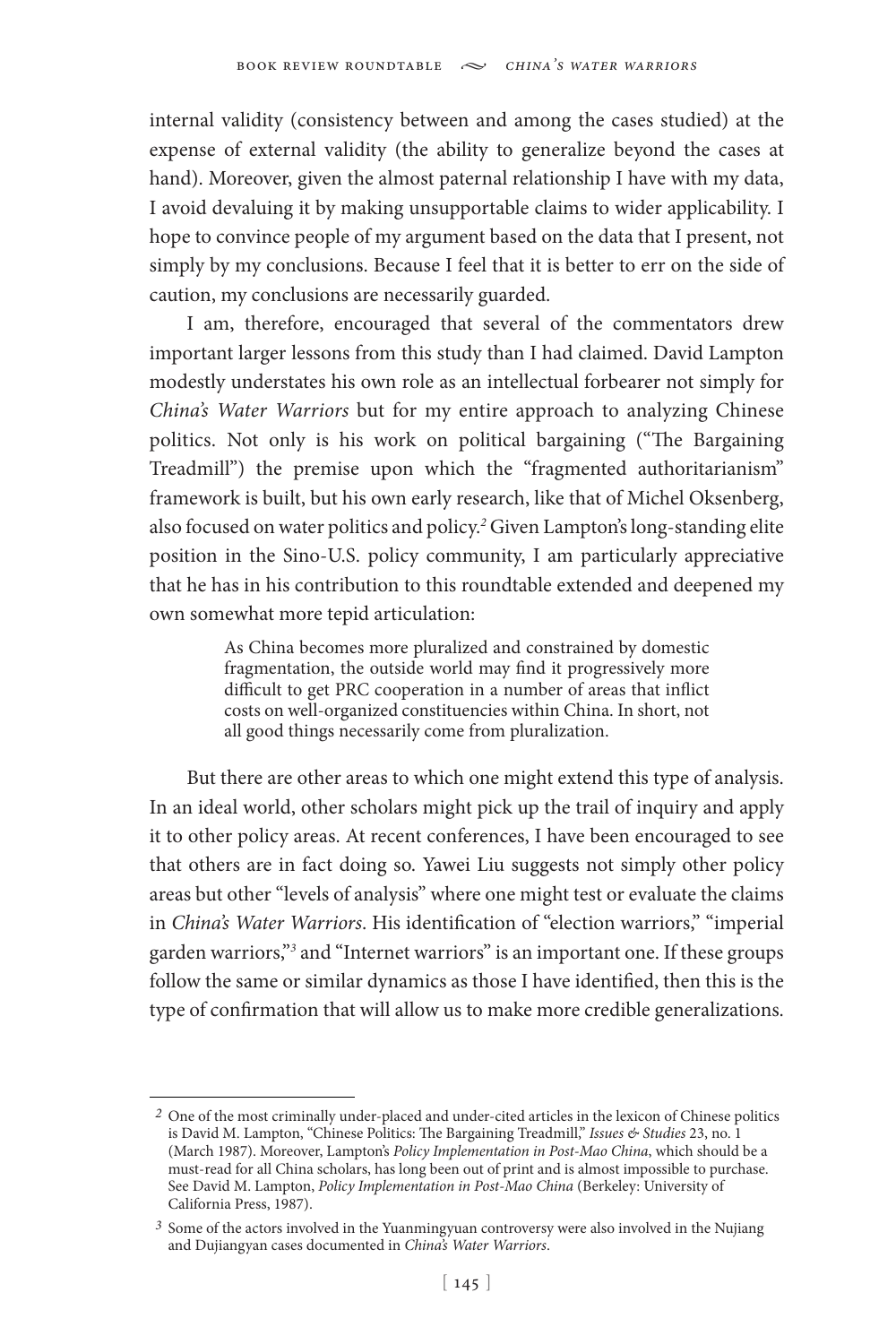If they do not, then it is important to understand why so that we do not overextend our collective findings.

#### *The International Dimension*

Lampton's essay also foreshadows criticisms from Teh-chang Lin and Anna Brettell regarding the international dimension, specifically the curious absence of a larger discussion on international nongovernmental organizations (INGO) and international governmental organizations (IGO). Frankly, I think that much more work in this area is necessary before we have an accurate sense of what is actually occurring. However, contrary to my expectations that INGOs would be at the forefront of the process, "running interference" for domestic NGOs that were politically more vulnerable, I found the opposite to be true in the cases I examined. That is, while I did confirm that international organizations provided money and venues for networking and sharing information, and that they could potentially embarrass Beijing, I found them to be at most indirectly involved (and in only one of the three cases I documented, that of the Nujiang).

Indeed, two of the IGOs and INGOs that I analyzed in the book—the UN Educational, Scientific and Cultural Organization (UNESCO) and the Nature Conservancy, respectively—took a much more cautious approach toward interacting with the Chinese government. UNESCO pointedly did not want to get involved in the Dujiangyan controversy, even despite Dujiangyan's designation as a UNESCO World Heritage Site. The organization's fear was almost palpable when I interviewed representatives in Beijing. Moreover, my sources among the activists were genuinely annoyed that they had been so unceremoniously "deputized" by UNESCO to try to save Dujiangyan, as UNESCO preferred to avoid getting involved. The Nature Conservancy was far less timid but was acutely aware of its limitations as an advocacy group. The Nature Conservancy calculated that it needed to cooperate with Yunnan and Beijing in order to meet the organization's primary aims, even if this meant sacrificing other goals dear to its mission, all the while being mercilessly criticized by local activists as being a "patsy" of the state.

In terms of the international implications of *China's Water Warriors*, Lampton in his review provides another important articulation of what is suggested in the book that is worth repeating:

> China gradually is heading in the direction of a more responsive polity, a more constrained leadership; one cannot, however, expect that more pluralization will always translate into more international cooperation of Chinese behavior more aligned with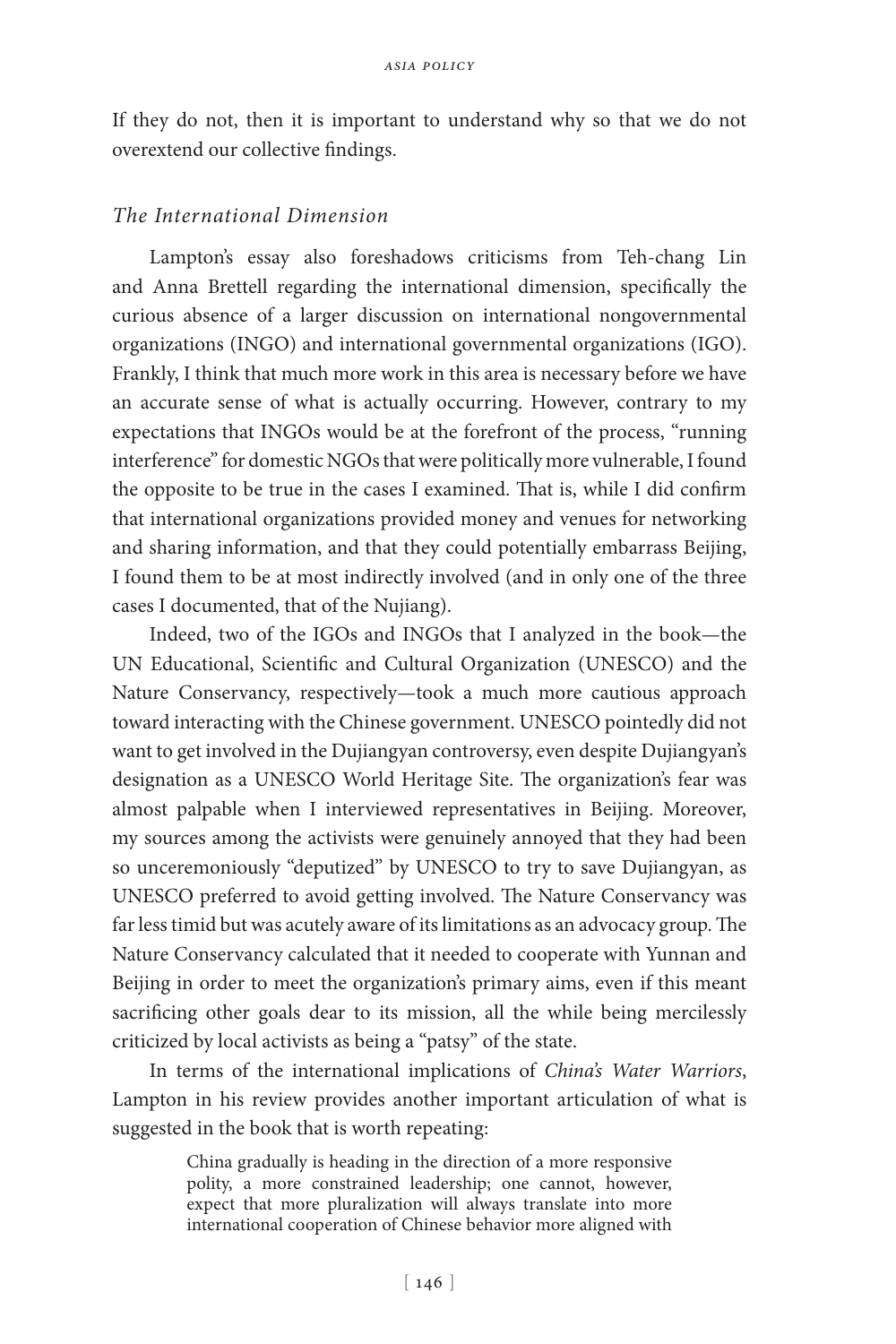U.S. interests. If this is true, maybe the unspoken bottom line is that Americans need to spend somewhat less time worrying about China's political direction and somewhat more time asking what change in China requires in terms of change in the United States.

In a forthcoming piece, I bring in precisely this international dimension, although within the policy area of international trade and between China and the European Union.*<sup>4</sup>* More germane here is the last line of the above quote by Lampton, which presages the overarching theme of Brettell's analysis, to which I devote the remainder of this essay.

## *Critiquing China*

The essay by Brettell, while thought-provoking, lacks a clear, consistent line of argument. Indeed, in attempting to disentangle the logic at the root of her argument, I found only one consistent point: where Peter Ford makes the astute observation that "'pluralization' clearly does not mean freedom," Brettell seems unable to move beyond a normative preoccupation that pluralization should mean freedom.

Some of Brettell's points are well-taken. For example, she asserts that what I "fail…to consider is that the advocates…are not completely opposed to dams and would likely accept smaller dams, if social justice and environmental issues were given due consideration." Putting aside what exactly "due consideration" really means in the Chinese context, she is certainly correct in asserting that being anti–big dam is not the same as being anti–small dam. But Brettell assumes away the exponentially higher transaction costs as well as the overall environmental impact of such decentralized decisionmaking and local water project implementation. On the first point, given the myriad interests involved along both horizontal (*kuai*) and vertical (*tiao*) lines of authority, center-local relations, and fragmentation within discrete administrative levels of government, does Brettell really believe that Beijing has the ability and resources available to manage such a hornet's nest? If not—and this derives from the second point—given Beijing's inability (or lack of desire) to micromanage these local projects and the resulting management vacuum, how would this scenario differ from the exceedingly environmentally unfriendly local water projects that contributed to the destructiveness of the Great Leap Forward?

*<sup>4</sup>* Andrew Mertha, "'Fragmented Authoritarianism 2.0': Political Pluralization in the Policy Process," *China Quarterly* (forthcoming).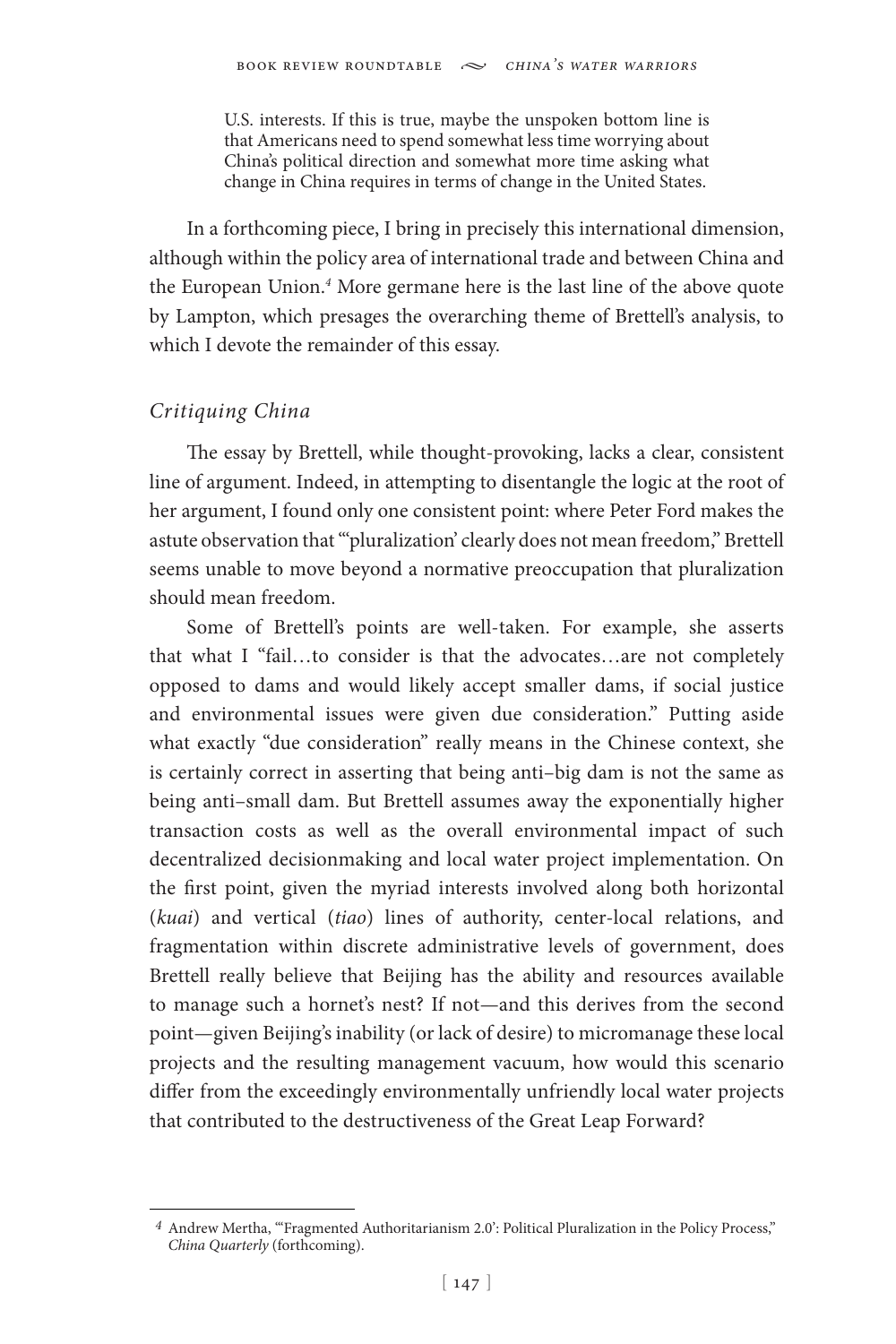Brettell also argues that I "disregard…China's advances in energy efficiency and clean coal technologies as well as the role of renewable and nuclear sources of energy." Without actually debating whether clean coal technology is possible, Brettell is right about cleaner coal technology. A recent *New York Times* piece is encouraging in this regard.*<sup>5</sup>* Even if we take that story as being perfectly accurate, however—that is, that Chinese government sources are actually following through on their claims of building cleaner coal facilities—at least 30% of new coal-burning energy facilities going on line are not using this new technology (and even the new ones only reduce carbon emissions by one-third compared to the dirtiest plants, which is an improvement, though not a solution). Brettell's evocation of nuclear power is particularly interesting. Of course China is exploring "the nuclear option," but the first new generation nuclear power plants are unlikely to go on line in less than 30 years from the time Beijing signs off on them, assuming all goes well. Three decades is a considerable period of time, yet this temporal dimension is not mentioned in Brettell's analysis.

More often, however, her essay becomes curiously self-contradictory. For example, Brettell makes the *a priori* argument that sub-provincial officials "should not be lumped together in the same categories as NGOs and activists." But then she criticizes the analysis because I fail to "ascribe the policy entrepreneur role to local government and party officials and to representatives from the Dujiangyan UNESCO World Heritage Office instead of to the two journalists/activists, Zhang Kejia and Wang Yongchen."*<sup>6</sup>*

 Brettell cites Kristen McDonald—one of the most qualified scholars today on the Nu River—who "points out…the role of local officials is crucial to the outcome of dam politics and they may be the real 'water warriors.'" Although Brettell cites this as an alternative explanation to mine, McDonald and I are making exactly the same argument.

On a point of proper social scientific inquiry, Brettell argues that I cannot possibly generalize from the three cases examined in my book to argue that political liberalization is occurring in China. Methodologically speaking, however, I can: my suggestion that liberalization may extend beyond hydropower is based upon the notion that what I observed took place in an

*<sup>5</sup>* Keith Bradsher, "China Outpaces U.S. in Cleaner Coal-Fired Plants," *New York Times*, May 10, 2009.

*<sup>6</sup>* This is inaccurate as well; refer to the discussion on pp. 8–9 and pp. 105–6 in *China's Water Warriors*.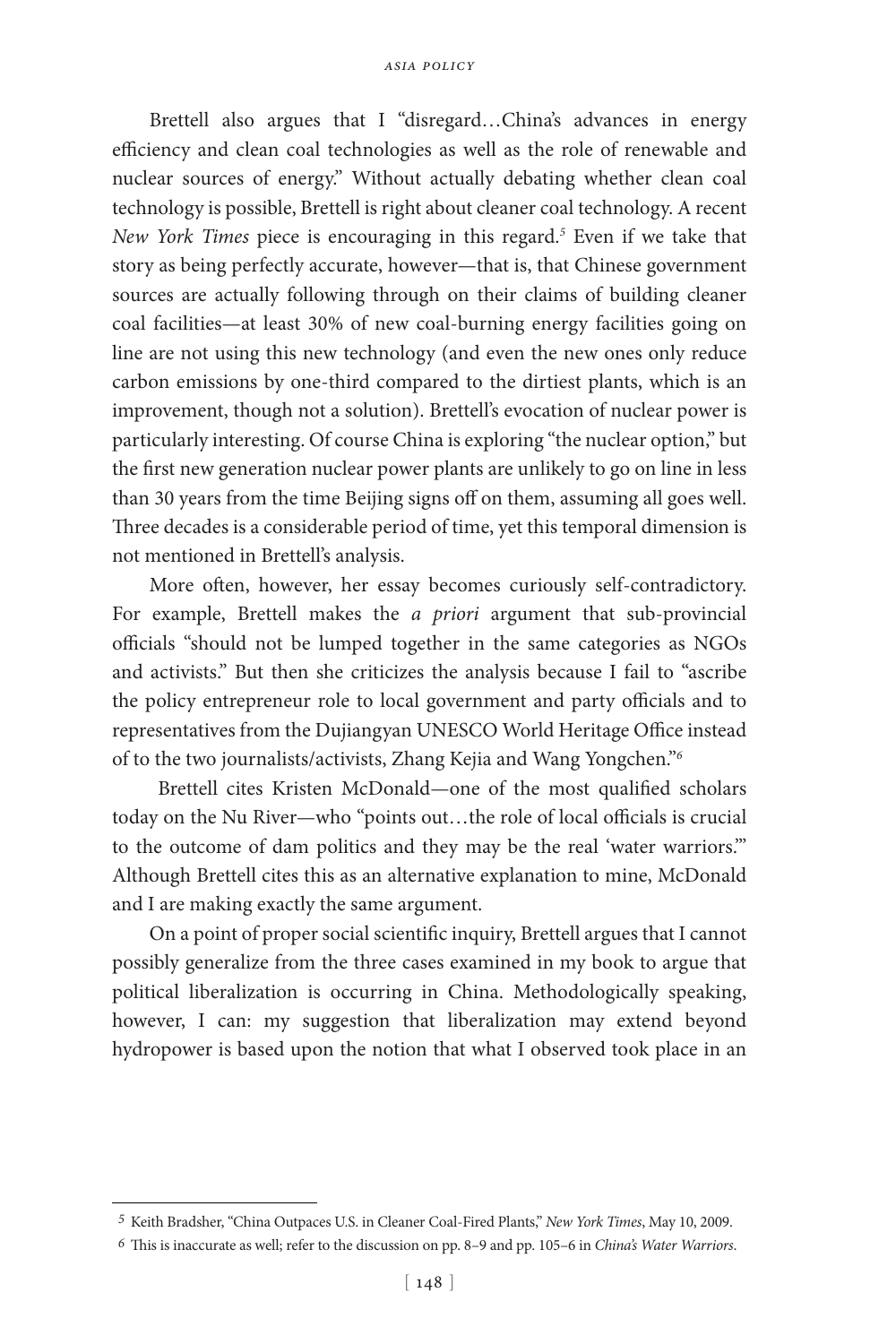unlikely policy area (energy), implying that it possibly could occur (rather than is occurring) in other policy areas.*<sup>7</sup>*

## *State Capacity*

But what is most problematic is Brettell's binary view of political liberalization. To paraphrase her point, if people are still being arrested and imprisoned arbitrarily, China, by definition, is not liberalizing. In failing to offer a realistic baseline for comparison, she makes it impossible to sensibly measure progress on the front of political liberalization. From her comments, one could easily extrapolate that once "detention, arrest, harassment, job termination, eviction, and a myriad of other threats from officials" stop, then and only then can we begin to talk about political liberalization in China. Such a simplistic view of China is not a terribly useful one from which to craft policy because it ignores the question of state capacity, a critical subtext in *China's Water Warriors*.

Rather than singling Brettell out, however, I wish to underscore how pervasive her argumentation, which I view as faulty, is among so many policymakers in Washington. One recurring theme in this argument is precisely the inability or unwillingness to bring in state capacity as a legitimate area of discussion regarding China's domestic and international behavior.

On June 8, 2006, I testified before the U.S.-China Economics and Security Commission on the subject of intellectual property. I raised the following point: we often think that because China can regulate the most intimate behavior of 1.3 billion people for a generation via the one-child policy, something as prosaic as copyright enforcement should be a piece of cake. But this logic gets the calculation exactly wrong because it ignores the notion of state capacity. That is, China can only redistribute the massive amount of resources necessary to enforce such an extended campaign in two, maybe three, policy areas at any given time. Though Beijing may well see copyright piracy as a problem, it is nowhere near as immediately challenging to the leaders in Zhongnanhai as is population policy or social stability. Only if an issue moves to second or third

*<sup>7</sup>* On existence and impossibility claims, see Gary King, Robert O Keohane, and Sidney Verba, *Designing Social Inquiry* (Princeton: Princeton University Press, 1994); Douglas Dion, "Evidence and Inference and the Comparative Case Study," *Comparative Politics* 30, no. 2 (1998): 127–45; Bear F. Braumoeller, and Gary Goertz, "The Methodology of Necessary Conditions," *American Journal of Political Science* 44, no. 4 ( 2000): 844–58; Robert Pahre, "Formal Theory and Case Studies in European Union Studies," *European Union Politics* 6, no. 1 (2005): 113–46; and Andrew Mertha and Robert Pahre, "Patently Misleading: Partial Implementation and Bargaining Leverage in Sino-American Negotiations on Intellectual Property Rights," *International Organization* 59, no. 3 (Summer 2005): 695–730. On leveraging case studies, see Arend Lijphart, "Comparative Politics and the Comparative Method," *American Political Science Review* 65, no. 3 (September 1971): 682–93.